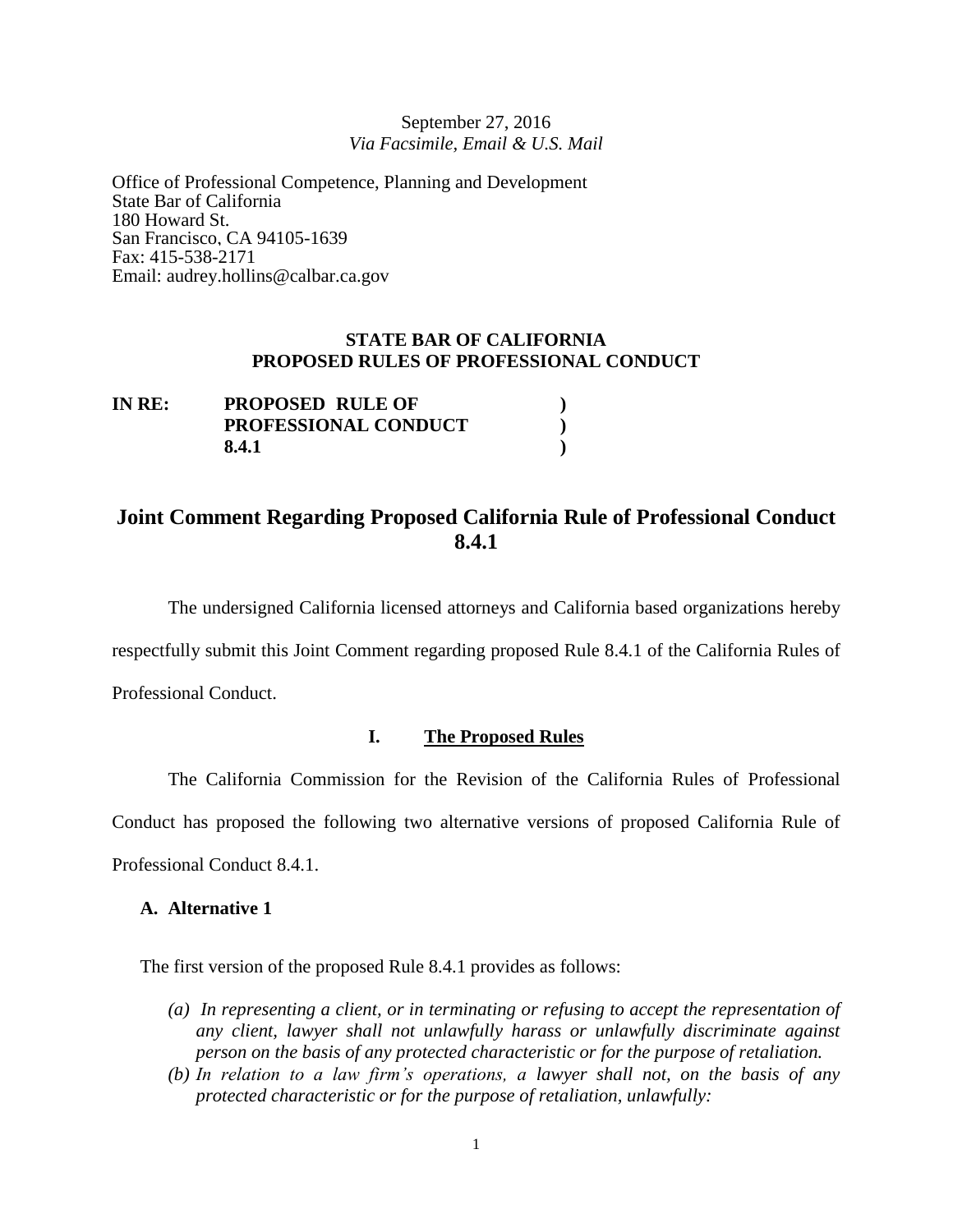*(1) discriminate or knowingly permit unlawful discrimination;*

*(2) harass or knowingly permit the unlawful harassment of an employee, an applicant, an unpaid intern or volunteer, or a person providing services pursuant to a contract; or*

*(3) refuse to hire or employ a person, or refuse to select a person for a training program leading to employment, or bar or discharge a person from employment or from a training program leading to employment, or discriminate against a person in compensation or in terms, conditions, or privileges of employment.*

*(c) For purposes of this rule:*

*(1) "protected characteristic" means race, religious creed, color, national origin, ancestry, physical disability, mental disability, medical condition, genetic information, marital status, sex, gender, gender identity, gender expression, sexual orientation, age, military and veteran status, or other category of discrimination prohibited by applicable law, whether the category is actual or perceived;*

*(2) "knowingly permit" means to fail to advocate corrective action where the lawyer knows of a discriminatory policy or practice that results in the unlawful discrimination or harassment prohibited by paragraph (b);*

*(3) "unlawfully" and "unlawful" shall be determined by reference to applicable state and federal statutes and decisions making unlawful discrimination or harassment in employment and in offering goods and services to the public; and*

*(4) "retaliation" means to take adverse action because a person has (i) opposed, or (ii) pursued, participated in, or assisted any action alleging, any conduct prohibited by this Rule.*

*(d) A lawyer who is the subject of a State Bar investigation or State Bar Court proceeding alleging a violation of this Rule shall promptly notify the State Bar of any criminal, civil, or administrative action premised, whether in whole or part, on the same conduct that is the subject of the state Bar investigation or State Bar Court proceeding.*

*(e) Upon issuing a notice of a disciplinary charge under this Rule:*

*(1) If the notice is of a disciplinary charge under paragraph (a0 of this Rule, the State Bar shall provide a copy of the notice to the California Department of Fair Employment and Housing and the United States Department of Justice, Coordination and Review Section.*

*(2) If the notice is of a disciplinary charge under paragraph (b) of this Rule, the State Bar shall provide a copy of the notice to the California Department of Fair Employment and Housing and the United States Equal Employment Opportunity Commission.*

*(f) This Rule shall not prevent a lawyer from representing a client alleged to have engaged in unlawful discrimination, harassment, or retaliation.*

### *Comment*

*[1] Conduct that violates this Rule undermines confidence in the legal profession and our legal system and is contrary to the fundamental principle that all people are created equal. A lawyer may not engage in such conduct through the acts of another. See Rule 8.4(a). In relation to a law firm's operations, this Rule imposes on all law firm lawyers*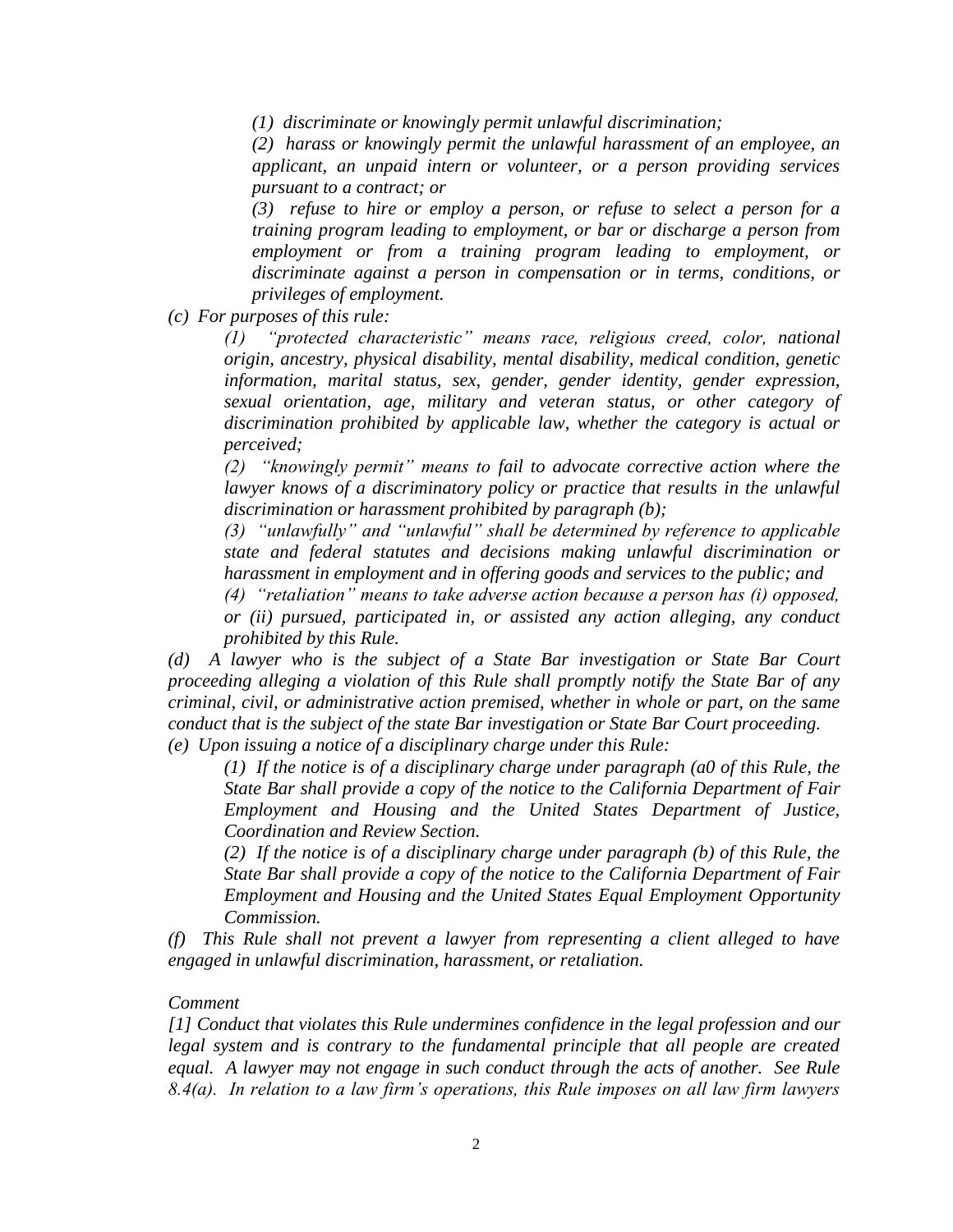*the responsibility to advocate corrective action to address known harassing or discriminatory conduct by the firm or any of its other lawyers or nonlawyer personnel. Law firm management and supervisorial lawyers retain their separate responsibility under Rule 5.1 and 5.3. Neither this Rule nor Rule 5.1 or 5.3 imposes on the alleged victim of any conduct prohibited by this Rule any responsibility to advocate corrective action.*

*[2] The conduct prohibited by paragraph (a) includes the conduct of a lawyer in a proceeding before a judicial officer. (See Canon 3B(6) of the Code of Judicial Ethics providing, in part, that: "A judge shall require lawyers in proceeding before the judge to refrain from manifesting, by words or conduct, bias or prejudice based upon race, sex, gender, religion, national origin, ethnicity, disability, age, sexual orientation, marital status, socioeconomic status, or political affiliation against parties, witnesses, counsel, or others.") A lawyer does not violate paragraph (a) by referring to any particular status or group when the reference is relevant to factual or legal issues or arguments in the representation. This Rule does not apply to conduct protected by the First Amendment to the United States Constitution or by Article I, § 2 of the California Constitution. While both the parties and the court retain discretion to refer such conduct to the State Bar, a court's finding that preemptory challenges were exercised on a discriminatory basis does not alone establish a violation of paragraph (a).*

*[3] What constitutes a failure to advocate corrective action under paragraph (c)(2) will depend on the nature and seriousness of the discriminatory policy or practice, the extent to which the lawyer knows of unlawful discrimination or harassment resulting from that policy or practice, and the nature of the lawyer's relationship to the lawyer or law firm implementing that policy or practice. For example, a law firm non-management and non-supervisorial lawyer who becomes aware that the law firm is engaging in a discriminatory hiring practice may advocate corrective action by bringing that discriminatory practice to the attention of a law firm management lawyer who would have responsibility under Rule 5.1 or 5.3 to take reasonable remedial action upon becoming aware of a violation of this Rule.*

*[4] Paragraph (d) ensures that the State Bar and the State Bar Court will be provided with information regarding related proceedings that may be relevant in determining whether a State Bar investigation or a State Bar Court proceeding relating to a violation of this Rule should be abated.*

*[5] Paragraph (e) recognizes the public policy served by enforcement of laws and regulations prohibiting unlawful discrimination, by ensuring that the state and federal agencies with primary responsibility for coordinating the enforcement of those laws and regulations is provided with notice of any allegation of unlawful discrimination, harassment, or retaliation by a lawyer that the State Bar finds has sufficient merit to warrant issuance of a notice of a disciplinary charge.*

*[6] This Rule permits the imposition of discipline for conduct that would not necessarily result in the award of a remedy in a civil or administrative proceeding if such proceeding were filed.*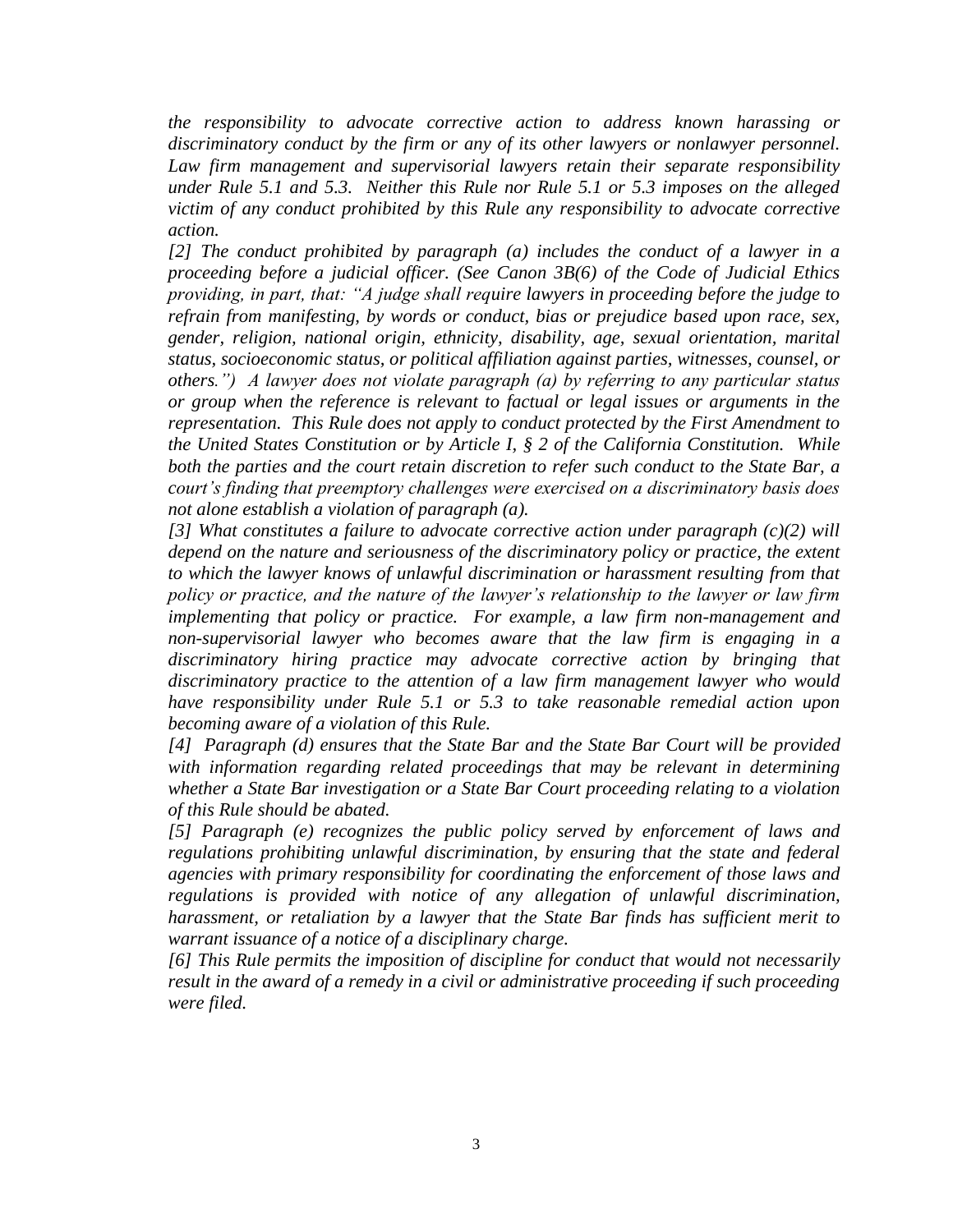## **B. Alternative 2**

The second version of the proposed Rule 8.4.1 provides as follows:

- *(a) In representing a client, or in terminating or refusing to accept the representation of any client, a lawyer shall not unlawfully harass or unlawfully discriminate against persons on the basis of any protected characteristic or for the purpose of retaliation.*
- *(b) In relation to a law firm's operations, a lawyer shall not, on the basis of any protected characteristic or for the purpose of retaliation, unlawfully:*
	- *(1) discriminate or knowingly permit unlawful discrimination;*
	- *(2) harass or knowingly permit the unlawful harassment of an employee, an applicant, an unpaid intern or volunteer, or a person providing services pursuant to a contract; or*
	- *(3) refuse to hire or employ a person, or refuse to select a person for a training program leading to employment, or bar or discharge a person from employment or from a training program leading to employment, or discriminate against a person in compensation or in terms, conditions, or privileges of employment.*
- *(c) For purposes of this rule:*

*(1) "protected characteristic" means race, religious creed, color, national origin, ancestry, physical disability, mental disability, medical condition, genetic information, marital status, sex, gender, gender identity, gender expression, sexual orientation, age, military and veteran status, or other category of discrimination prohibited by applicable law, whether the category is actual or perceived;*

*(2) "knowingly permit" means to fail to advocate corrective action where the lawyer knows of a discriminatory policy or practice that results in the unlawful discrimination or harassment prohibited by paragraph (b);*

*(3) "unlawfully" and "unlawful" shall be determined by reference to applicable state and federal statutes and decisions making unlawful discrimination or harassment in employment and in offering goods and services to the public; and (4) "retaliation" means to take adverse action because a person has (i) opposed,* 

*or (ii) pursued, participated in, or assisted any action alleging, any conduct prohibited by this Rule.*

*(d) No disciplinary investigation or proceeding may be initiated by the State Bar against a lawyer under this Rule unless and until a tribunal of competent jurisdiction, other than a disciplinary tribunal, shall have first:*

*(1) adjudicated a complaint of alleged harassment or discrimination and found that unlawful conduct occurred; or*

*(2) has entered an order sanctioning a lawyer for such unlawful conduct.*

*Upon adjudication or entry of order, the tribunal's finding, verdict or order shall then be admissible evidence of the occurrence or non-occurrence of the harassment or discrimination alleged in any disciplinary proceeding initiated*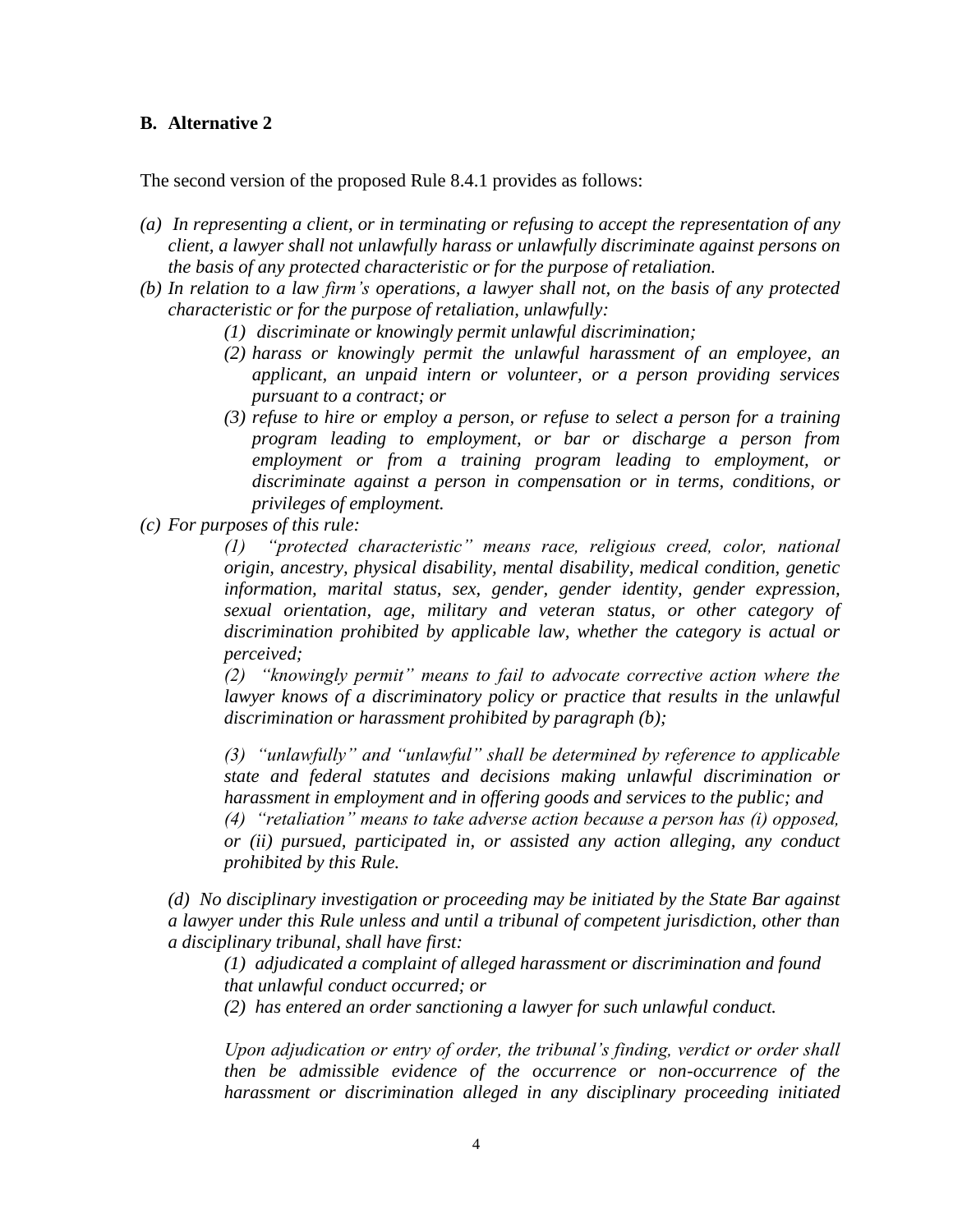#### *under this Rule.*

*(e) This Rule shall not prevent a lawyer from representing a client alleged to have engaged in unlawful discrimination, harassment, or retaliation.*

#### *Comment*

*[1] Conduct that violates this Rule undermines confidence in the legal profession and our*  legal system and is contrary to the fundamental principle that all people are created *equal. A lawyer may not engage in such conduct through the acts of another. See Rule 8.4(a). In relation to a law firm's operations, this Rule imposes on all law firm lawyers the responsibility to advocate corrective action to address known harassing or discriminatory conduct by the firm or any of its other lawyers or nonlawyer personnel. Law firm management and supervisorial lawyers retain their separate responsibility under Rule 5.1 and 5.3. Neither this Rule nor Rule 5.1 or 5.3 imposes on the alleged victim of any conduct prohibited by this Rule any responsibility to advocate corrective action.*

*[2] The conduct prohibited by paragraph (a) includes the conduct of a lawyer in a proceeding before a judicial officer. (See Canon 3B(6) of the Code of Judicial Ethics providing, in part, that: "A judge shall require lawyers in proceeding before the judge to refrain from manifesting, by words or conduct, bias or prejudice based upon race, sex, gender, religion, national origin, ethnicity, disability, age, sexual orientation, marital status, socioeconomic status, or political affiliation against parties, witnesses, counsel, or others.") A lawyer does not violate paragraph (a) by referring to any particular status or group when the reference is relevant to factual or legal issues or arguments in the representation. This Rule does not apply to conduct protected by the First Amendment to the United States Constitution or by Article I, § 2 of the California Constitution. While both the parties and the court retain discretion to refer such conduct to the State Bar, a court's finding that preemptory challenges were exercised on a discriminatory basis does not alone establish a violation of paragraph (a).*

*[3] What constitutes a failure to advocate corrective action under paragraph (c)(2) will depend on the nature and seriousness of the discriminatory policy or practice, the extent*  to which the lawyer knows of unlawful discrimination or harassment resulting from that *policy or practice, and the nature of the lawyer's relationship to the lawyer or law firm implementing that policy or practice. For example, a law firm non-management and non-supervisorial lawyer who becomes aware that the law firm is engaging in a discriminatory hiring practice may advocate corrective action by bringing that discriminatory practice to the attention of a law firm management lawyer who would have responsibility under Rule 5.1 or 5.3 to take reasonable remedial action upon becoming aware of a violation of this Rule.*

*[4] In order for harassment or discriminatory conduct to be actionable under this rule, it must first be found to be unlawful by an appropriate civil administrative or judicial tribunal under applicable state or federal law.*

*[5] A complaint of misconduct based on this Rule may be filed with the State Bar following a finding of unlawfulness in the first instance even though that finding is thereafter appealed.*

*[6] This Rule permits the imposition of discipline for conduct that would not necessarily*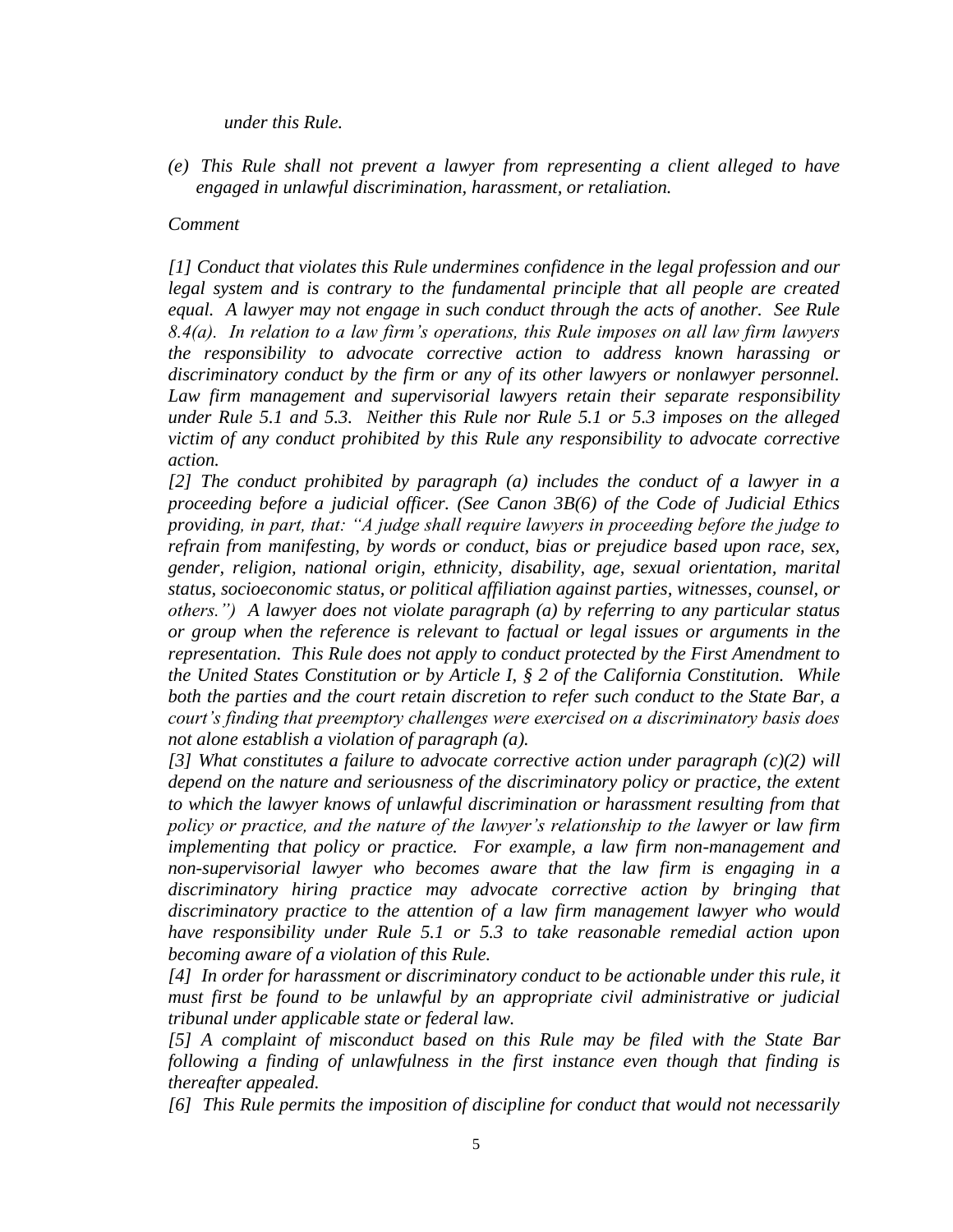*result in the award of a remedy in a civil or administrative proceeding is such proceeding were filed.*

The signers of this Comment have objections to both versions of the Committee's proposed Rule 8.4.1. These objections are discussed below. For these reasons, we submit that the Commission should reject the proposed amendments.

### **II. The Objections**

## **A. Proposed Rule 8.4.1 Will Invade The Historically Recognized Right Of Attorneys To Exercise Moral and Professional Autonomy In Choosing Whether To Engage In Legal Representation And Undermines Other Fundamental Ethical Duties.**

Some of the most important and sensitive ethical choices for any attorney – perhaps the greatest expression of a lawyer's professional judgment, moral autonomy, self-determination and freedom of conscience – are the decisions regarding whether to take a case, whether to decline a case, and whether to withdraw from representation once undertaken. Proposed Rule 8.4.1 destroys this freedom and undermines these independent choices. It also forces attorneys to violate other fundamental ethical conduct rules such as the obligations to zealously represent clients and avoid conflicts of interest with clients.

## **1. Proposed Rule 8.4.1 Fails to Respect Attorneys' Consciences & Professional Judgments.**

Contrary to historical precedent, proposed Rule 8.4.1 will subject attorneys to professional discipline simply for acting in accordance with personal principles of professional and moral judgment when making decisions about whether to accept, reject, or withdraw from certain cases. This is because, under the proposed rule, attorneys who would decline a particular case or client because of their conscience (whether informed by religion, secular philosophy, culture, tradition or other influences) will fear being brought up on professional charges, tarred with the moniker of "discrimination," and will fear being subject to discipline, simply because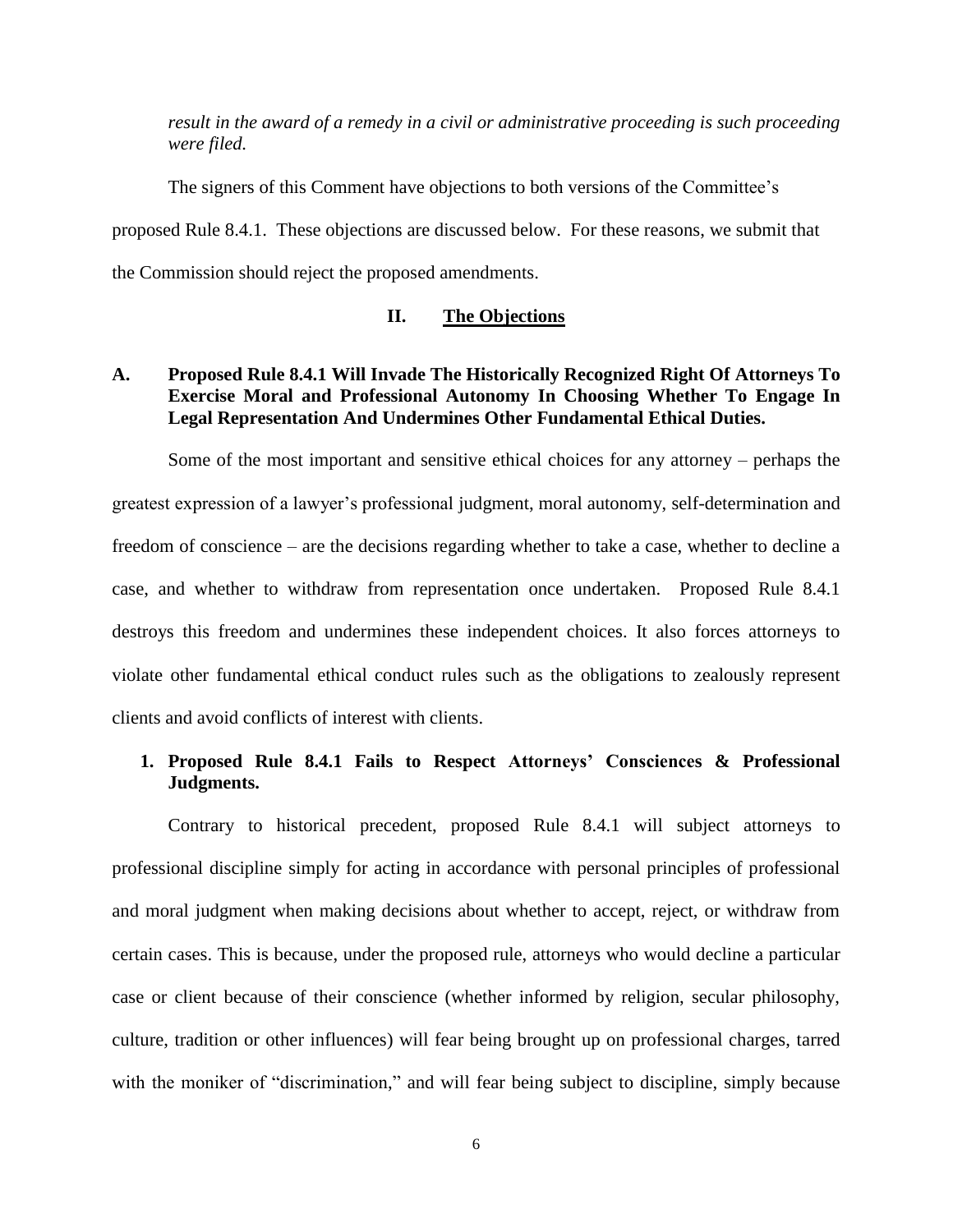they exercised their freedom to choose. Attorneys will, in other words, be "ethically" coerced by proposed Rule 8.4.1 to take cases or clients they might have otherwise declined. And, furthermore, they will likewise refrain from terminating clients with whom they would have otherwise severed relations, out of concern that their motivations will be misjudged and ethically condemned.

This is a grave departure from the professional principles historically enshrined in the Model Rules of Professional Conduct and its predecessors, which have until recently, always respected the attorney's conscience, professional autonomy, and freedom of choice when it comes to selecting who to represent, or not, and what cases to accept or decline. See, for example, Wolfram, Modern Legal Ethics (1986 ed.) p. 573 ("*a lawyer may refuse to represent a client for any reason at all – because the client cannot pay the lawyer's demanded fee; because the client is not of the lawyer's race or socioeconomic status; because the client is weird or not, tall or short, thin or fat, moral or immoral.*").

There are, of course, many good reasons why the legal profession has left to the attorney the professional decision as to which cases the attorney will accept and which the attorney will decline and which clients the attorney will or will not represent. The reasons underlying this historically longstanding respect for attorneys' professional autonomy are twofold.

The ABA Model Rules<sup>1</sup> explicitly respect an attorney's personal ethics and moral conscience. See, for example, Model Rules Preamble [7] ("*Many of a lawyer's professional responsibilities are prescribed in the Rules of Professional Conduct, as well as substantive and procedural law. However, a lawyer is also guided by personal conscience*")(emphasis ours), and [9] ("*Virtually all difficult ethical problems arise from conflict between a lawyer's* 

 $1$  Cal Rules of Prof'l Conduct, prop. rule 1.0, cmt [4], states that "rules and standards promulgated by other jurisdictions and bar associations may also be considered" "for guidance on proper professional conduct."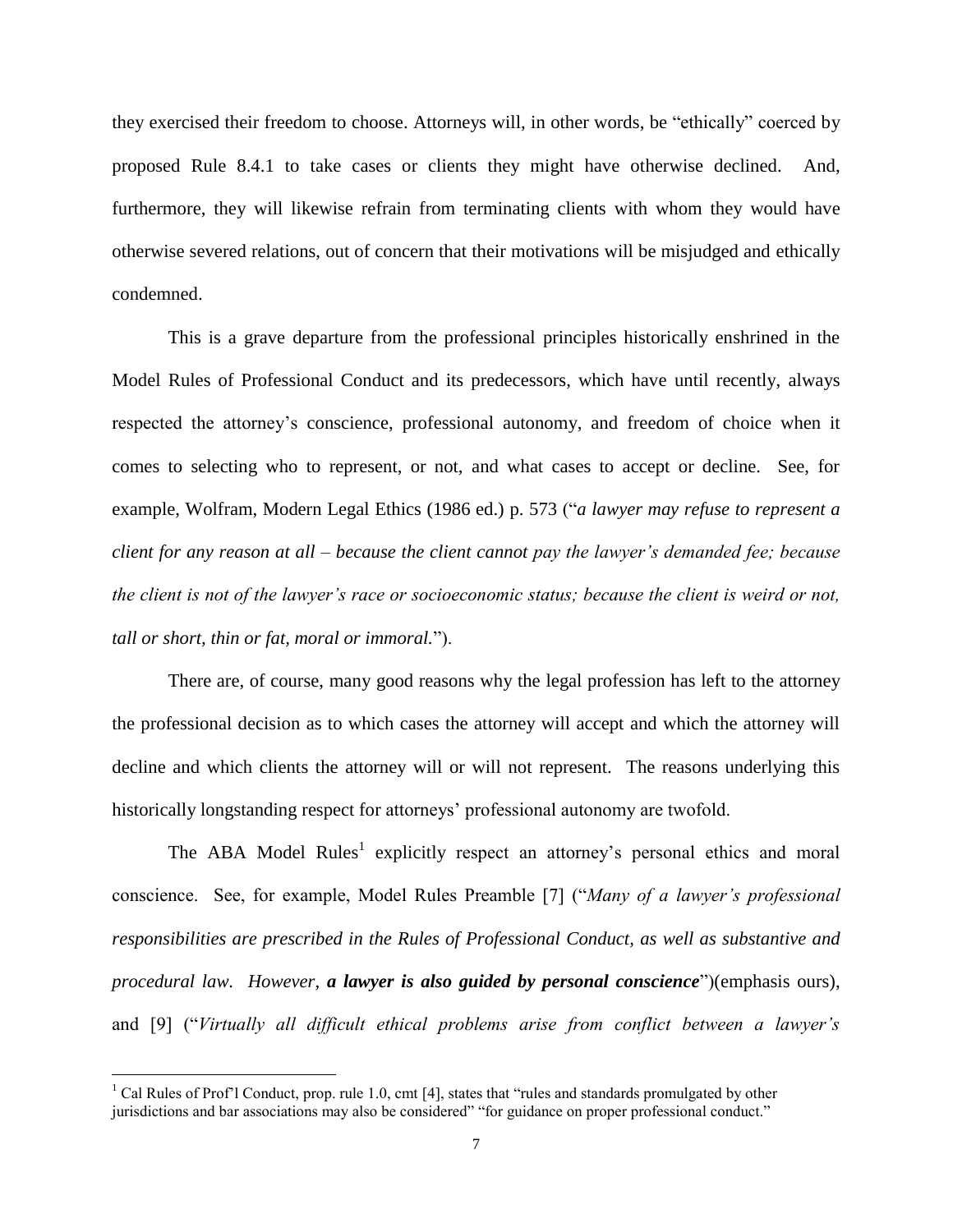*responsibilities to clients, to the legal system, and to the lawyer's own interest in remaining an ethical person*")(emphasis ours), and [16]("*The Rules do not . . . exhaust the moral and ethical considerations that should inform a lawyer, for no worthwhile human activity can be completely defined by legal rules*."); see also Cal. Rules of Prof'l Conduct, prop. rule 1.9, cmt [5]("*The disciplinary standards created by these Rules are not intended to address all aspects of a lawyer's professional obligations.*"); Cal. Rules of Prof'l Conduct, prop. rule 1.7, cmt [1]("*Loyalty and independent judgment are essential elements in the lawyer's relationship to a client.*")

In the same vein ABA Model Rule 1.16(b)(4) recognizes that a lawyer may withdraw from representing a client (which, of course, would also mean a lawyer may decline in the first instance to accept a client) if the client insists "upon taking action that **the lawyer considers repugnant or with which the lawyer has a fundamental disagreement**." (emphasis ours). The proposed California version of this rule (current California Rule  $3-700(C)(1)(d)$ ) states that a lawyer may withdraw if "the client by other conduct renders it **unreasonably difficult for the lawyer to carry out the employment effectively**." (emphasis ours). And ABA Model Rule 6.2, although prohibiting attorneys from seeking to avoid accepting cases that are appointed to them by judicial tribunals, explicitly recognizes that good cause to refuse such appointments includes the situation where "**the client or cause is so repugnant to the lawyer** as to be likely to **impair** the client-lawyer relationship or the lawyer's ability to represent the client" (see Model Rule  $6.2(c)$ (emphasis ours)) – an acknowledgement in the Model Rules that a lawyer's personal view of a client or a case can be expected to adversely affect the attorney's ability to provide zealous and effective representation. See also Model Comment [1] to Model Rule 6.2 ("A lawyer ordinarily is not obliged to accept a client whose character or cause the lawyer regards as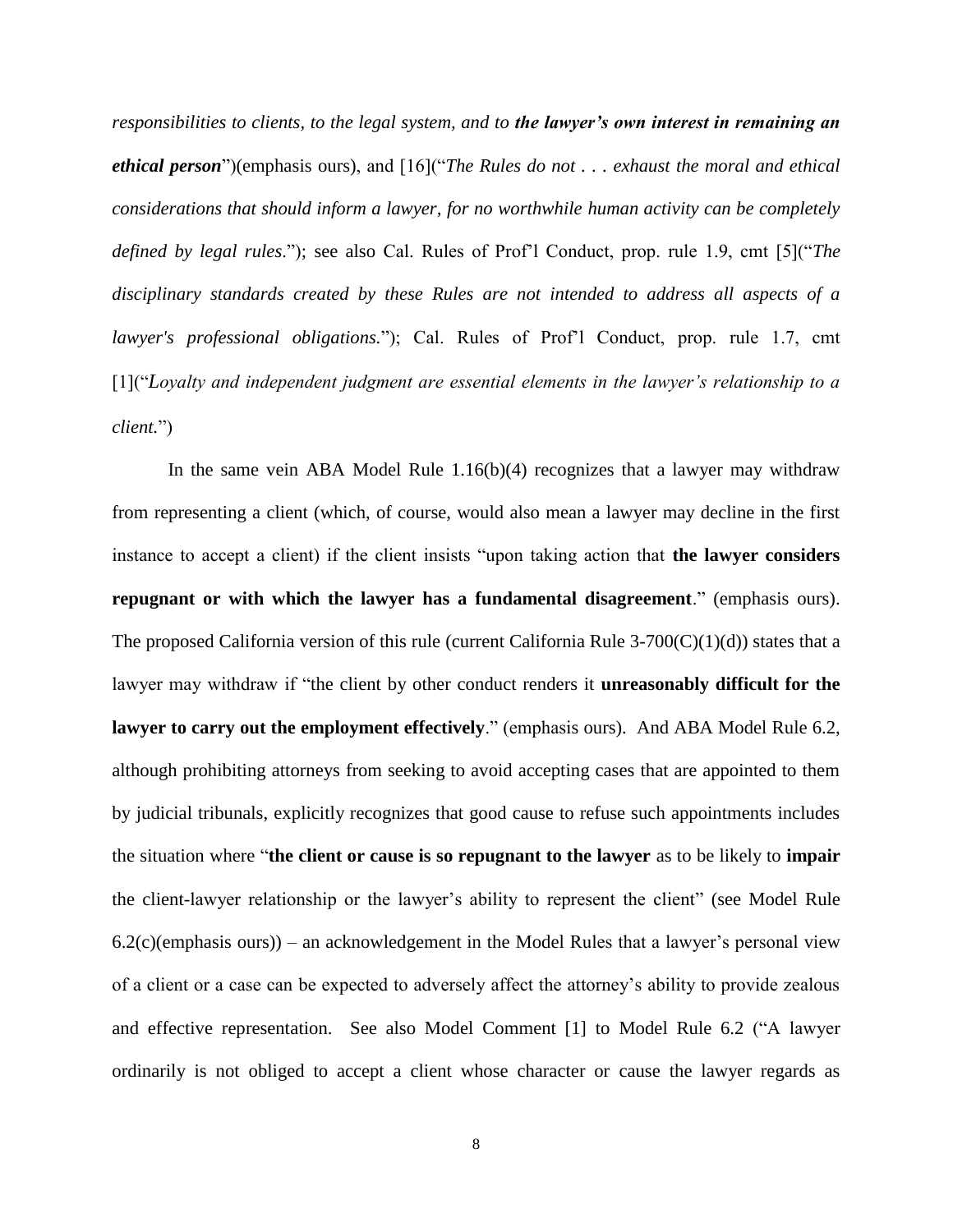repugnant"). And note that Model Rule 6.2 does not concern itself with *why* the attorney finds the client or cause repugnant – because that's irrelevant. The only relevant issue is whether the attorney – for whatever reason – cannot provide the client with zealous representation. If not, the attorney should not – for the client's sake – take the case. Clients deserve better. In this regard, Proposed California Rule of Professional Conduct 8.4.1 would contradict and undermine other important rules such as Model Rules 1.16 and 6.2, and in so doing, undermine both the attorney's freedom of conscience and the client's right to effective representation.

If a lawyer is required to accept a client or a case to which the attorney has an ethical concern or a moral objection, both alternatives of Proposed California Rule 8.4.1 will have the effect of forcing the attorney to violate his or her personal conscience, impairing the clientlawyer relationship and the lawyer's ability to effectively, with diligence and zeal, represent the client. With the notable exception of California Rule of Professional Conduct 2-400, which has no analog in the ABA Model Rules and remains in the minority, the Rules have never – until perhaps now – done so.

Specifically, the Model Rules also impose upon attorneys an affirmative professional duty to represent their clients diligently and zealously, while scrupulously avoiding conflicts of interest. Model Rule 1.16(a)(1) which addresses "Declining or Terminating Representation," provides that: "*(a) . . . a lawyer shall not represent a client or, where representation has commenced, shall withdraw from the representation of a client if: (1) the representation will result in the violation of the rules of professional conduct or other law"* (emphasis ours). Proposed California Rule 1.16(a)(2), and Current California Rule 3-700(B)(2), provide the same: "*a lawyer shall not represent a client or, where representation has commenced, shall withdraw from the representation of a client if: . . . the lawyer knows or reasonably should know that the*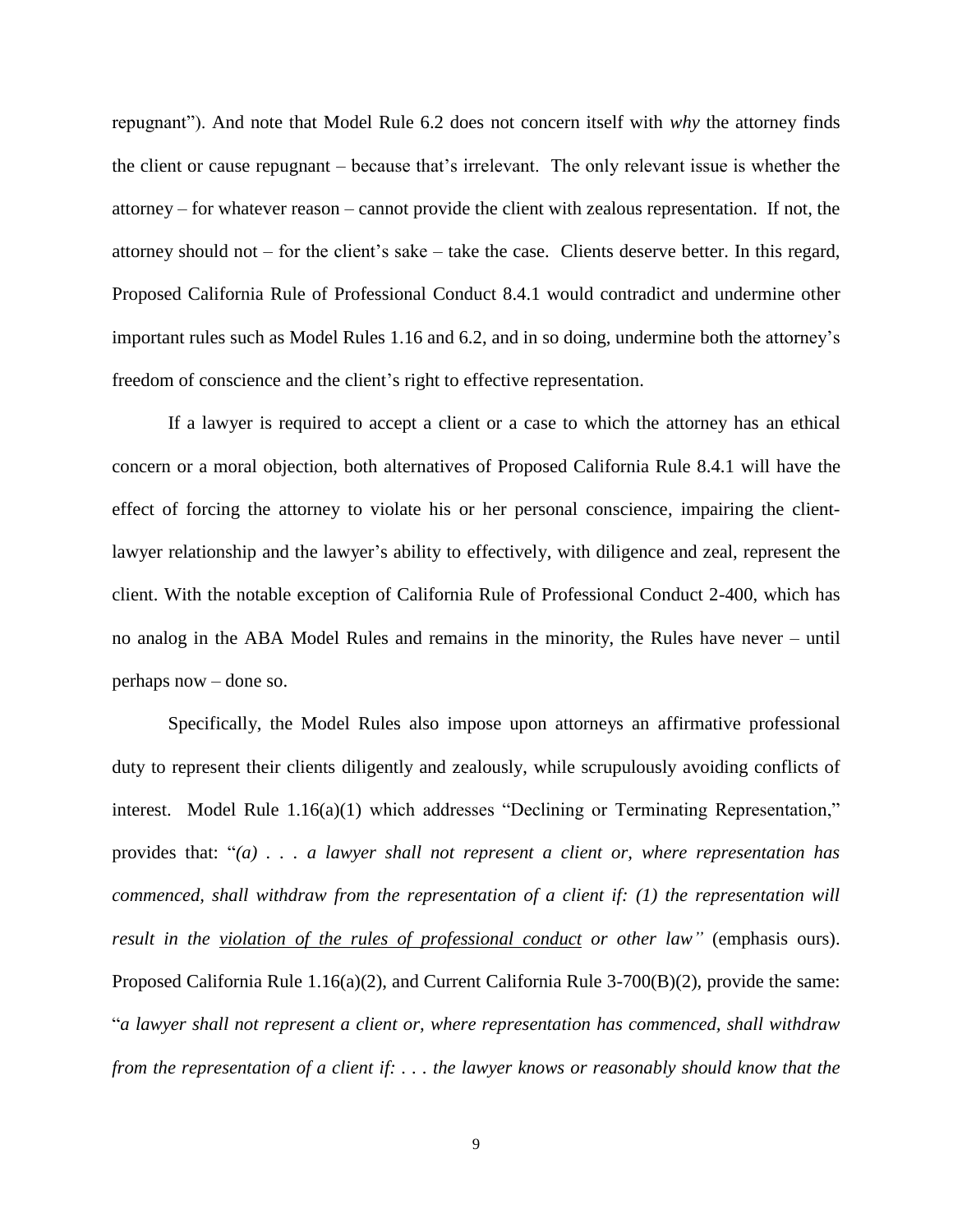*representation will result in violation of these Rules or of the State Bar Act.*" Proposed Rule 8.4.1's coercion of attorneys to accept unwanted cases and clients will result in the violation of other rules of Professional Conduct.

## **2. Proposed Rule 8.4.1 Undermines Attorneys' Duties of Diligence and Zealous Client Representation.**

Model Rule 1.3 provides that "*A lawyer shall act with reasonable diligence and promptness in representing a client."* Proposed Rule 1.3(a) states the same: "*A lawyer shall not . . . fail to act with reasonable diligence in representing a client.*" See also Cal. Rules of Prof'l Conduct, rule 3-110(A)-(B) (providing the same). Comment [1] to Model Rule 1.3 provides that *"A lawyer must also act with commitment and dedication to the interests of the client and with zeal in advocacy upon the client's behalf."* "Zeal" means "*a strong feeling of interest and enthusiasm that makes someone very eager or determined to do something.*" Synonyms are "passion" and "fervor". To be sure, to be zealous as an attorney is to be ardent and passionate on behalf of one's client and the client's cause. And we should note here that a lawyer is supposed to exhibit authentic or actual zeal, not pretended or fake zeal. Otherwise, a judge, jury, or even opposing counsel would be able to see through such a disingenuous ruse, which could certainly damage the outcome of a legal matter. Indeed, a lawyer's ability to be and act zealous, however, would be compromised should the lawyer have deep personal or moral objections to a client or a client's case.

How would an attorney be able to, with integrity and authenticity, zealously represent a client whose case runs counter to the attorney's deeply held, philosophical, political, religious, or public policy beliefs?Proposed Rule 8.4.1 attempts to force the impossible. The attorney is coerced to accept a case that, due to the attorney's deeply help personal beliefs, may run counter to everything the attorney believes is good and right and true––and then the attorney must also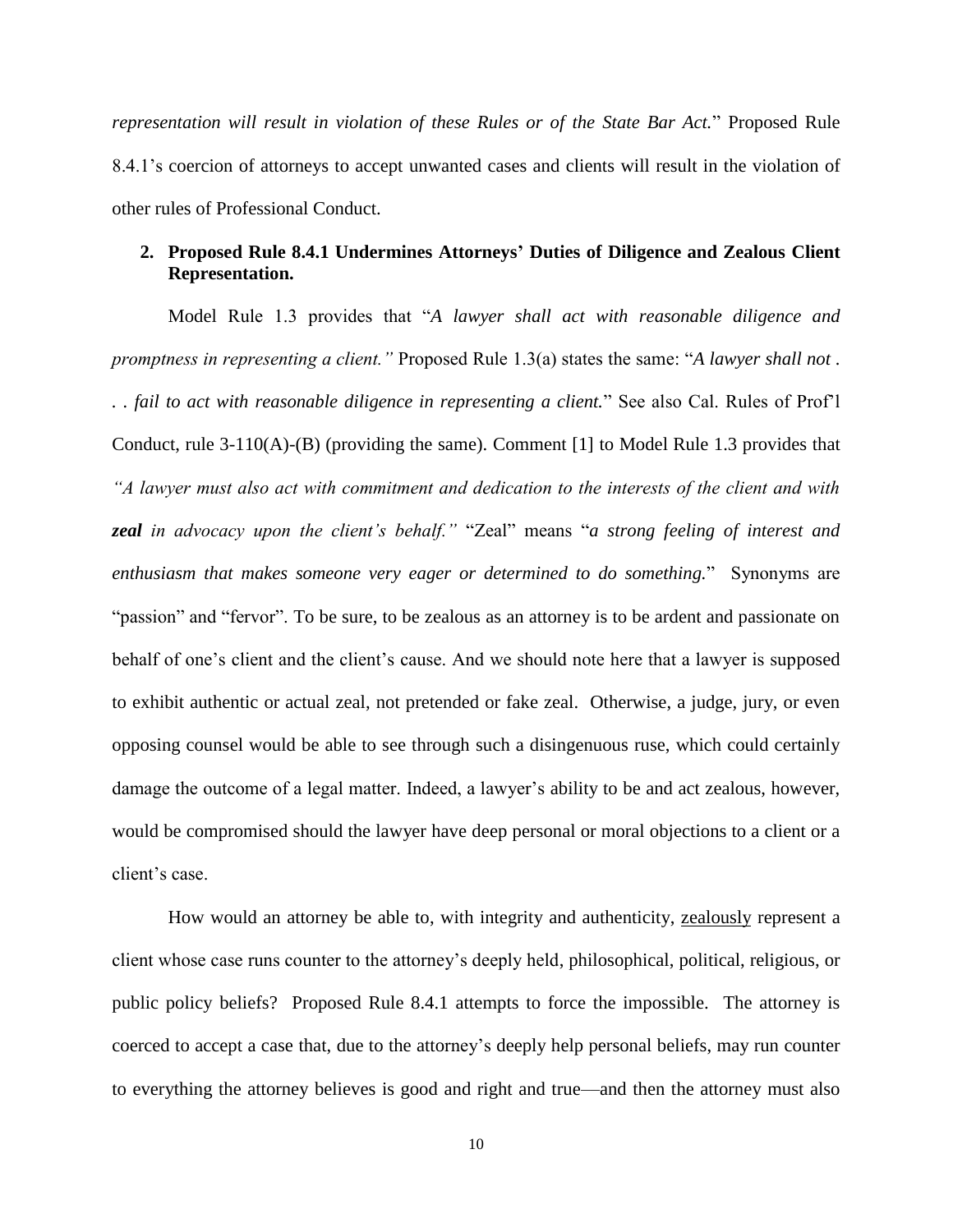represent that client zealously with passion and fervor, enthusiastically and in an eager and determined manner. Is that humanly possible? We would submit it is not. Which is precisely why the Model Rules provide that, if a lawyer cannot do that – for whatever reason – they should not take the case. Yet, out of fear of being reported to the state bar for "discrimination," the attorney would very likely conceal his or her true feelings from the client. And what client would knowingly retain an attorney who is experiencing such an inner conflict – due to the attorney's deeply held beliefs – to be their advocate and champion?

## **3. Proposed Rule 8.4.1 Creates Unacceptable Conflicts of Interest Between the Attorney and Client.**

Rather than creating an open and honest relationship between attorney and client, the proposed rule will foment harmful secrecy, hypocrisy, and deception by creating powerful and hidden conflicts of interest – ones that an attorney cannot reveal, lest he or she be subjected to professional discipline. Not only will attorneys be forced to take on clients and causes they personally believe are morally objectionable, but they will be forced to conceal these very real and influential conflicts of interests from the court, other attorneys, and their clients. This will undermine confidence in the legal profession and subvert justice. Model Rule 1.7 provides that: "*(a) . . . a lawyer shall not represent a client if the representation involves a concurrent conflict of interest. A concurrent conflict of interest exists if: . . . (2) there is a significant risk that the representation of one or more clients will be materially limited by the lawyer's responsibilities to another client, a former client or a third person or by a personal interest of the lawyer*" (emphasis ours); see also Cal. Rules of Prof'l Conduct, prop. rule 1.7(b)("*A lawyer shall not . . . represent a client if there is a significant risk the lawyer's representation of the client will be materially limited by . . . the lawyer's own interests*"). Restatement (Third) of the Law Governing Lawyers §125 (2000) clarifies that: "*A conflict under this Section need not be created*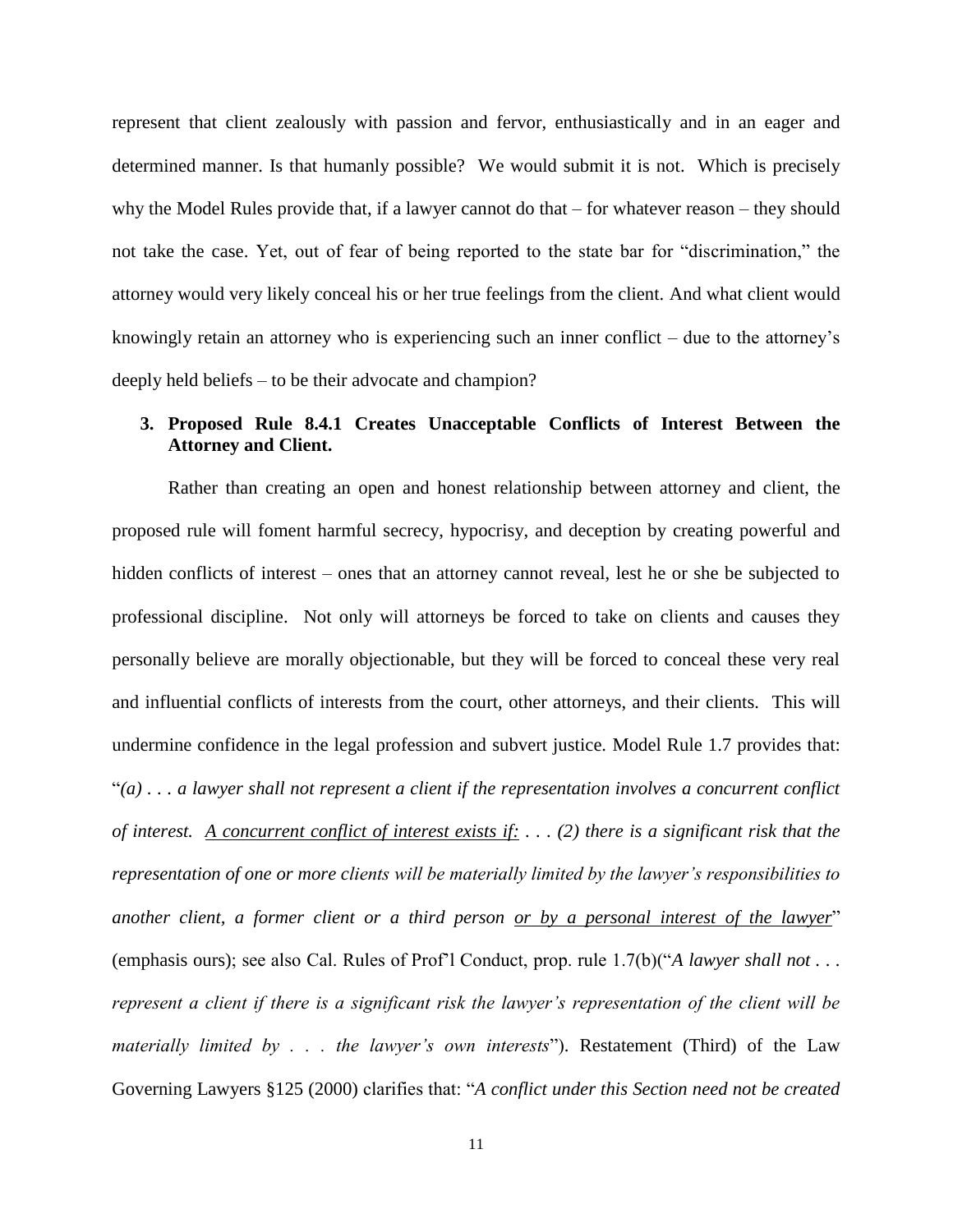*by a financial interest. . . Such a conflict may also result from a lawyer's deeply held religious, philosophical, political, or public-policy beliefs*" (emphasis ours).

So – on the one hand the Proposed California Rule 8.4.1 will require an attorney to accept clients and cases, despite the fact that these clients or cases run counter to the attorney's deeply held religious, philosophical, political, or public-policy beliefs, while at the same time the Model and California Rules provide that accepting a client or a case – for the very reason that the client or case runs counter to the attorney's deeply held religious and moral principles – violates their Conflict of Interest prohibitions, because the attorney has conflicting personal beliefs and interests.

To coerce an attorney to accept a client or case the attorney does not want, and then require the attorney to provide zealous representation to that client, is both unfair to the attorney – because doing so places profound conflicting obligations upon the lawyer – and to the client. This is true for two reasons. First, attorneys are not amoral computers or robots. They are real human beings with deep-seated personal thoughts, emotions, feelings, biases, prejudices, and principles. It is a fool's errand to expect that an attorney can be somehow transformed into a zealous automaton by the mere stroke of a Rule of professional conduct – that an attorney will not be influenced, whether overtly or subtly, religious, philosophical, political, or public-policy beliefs and that their actions will not be guided by their consciences. Second, every client deserves an unbiased attorney who is not subject to or influenced by any interests which may, directly or indirectly, conflict with or adversely impact and undermine the lawyer's ability to diligently, zealously, impartially, and devotedly represent the client's best interests.

It must be admitted that human nature is such that an attorney who – for whatever reason – has an aversion to a client or a case will not be able to represent that client or case as well as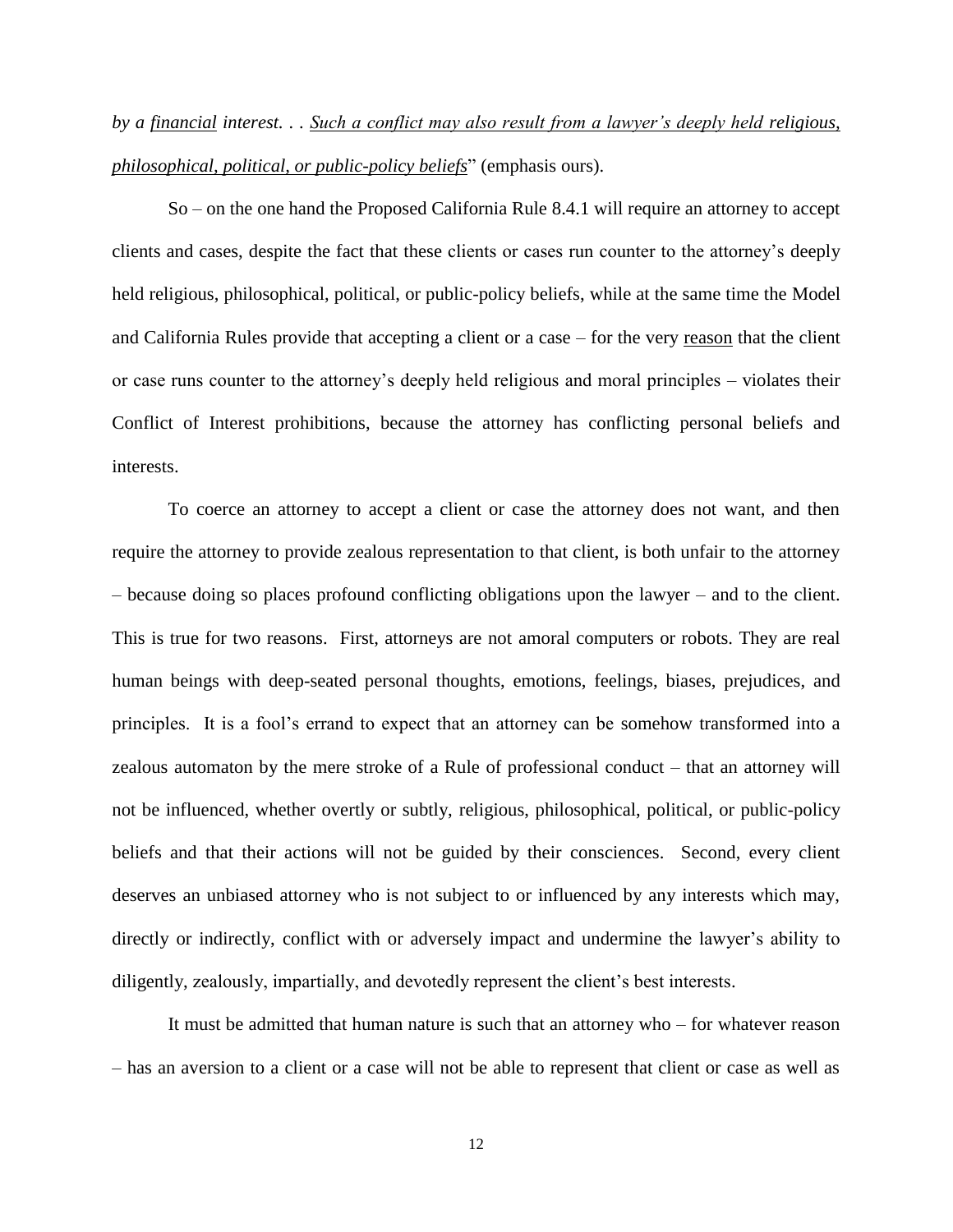could an attorney who has no such aversion. And only the self-examining attorney, aware of his or her own strengths and weakness, can even begin to determine whether the prospective client and case is a good fit for him or her. For that reason, recognizing an attorney's unfettered freedom to choose which clients and cases to accept and which to decline serves the best interests of the client, the legal profession, and justice.

This is not only a self-evident principle, in conformance with universal human experience, but is also well attested in the lives of some of our greatest lawyers. For example, it was well known that Abraham Lincoln was not an effective lawyer unless he had a personal belief in the justice of the case he was representing. "Fellow lawyers testified that Mr. Lincoln needed to believe in a case to be effective." Steiner, An Honest Calling: The Law Practice of Abraham Lincoln (2006). Indeed, as noted above, the Model Rules themselves recognize this principle in that Model Rule 6.2(c) confirms that a client or cause that is repugnant to the attorney may impair the lawyer's ability to effectively represent the client.

The fact that Proposed California Rule 8.4.1 will conflict with other Rules of Professional Conduct highlights why the indiscriminate application of non-discrimination rules to attorneys is a deeply flawed model. Applying the general anti-discrimination model to attorneys ignores the very essence of what lawyers do, as well as the intimate and personal nature of the attorneyclient relationship.

Attorneys are advocates. That is what they do. It is fundamental to an attorney's purpose. Unlike judges, who need to avoid even the appearance of prejudice or favoritism because of the very nature of what *they* do, attorneys – by the very nature of what they do – show favoritism to their clients and their client's cases all the time. In fact, they are expected and required to do so. In that sense, attorneys are by nature discriminatory. And, again unlike judges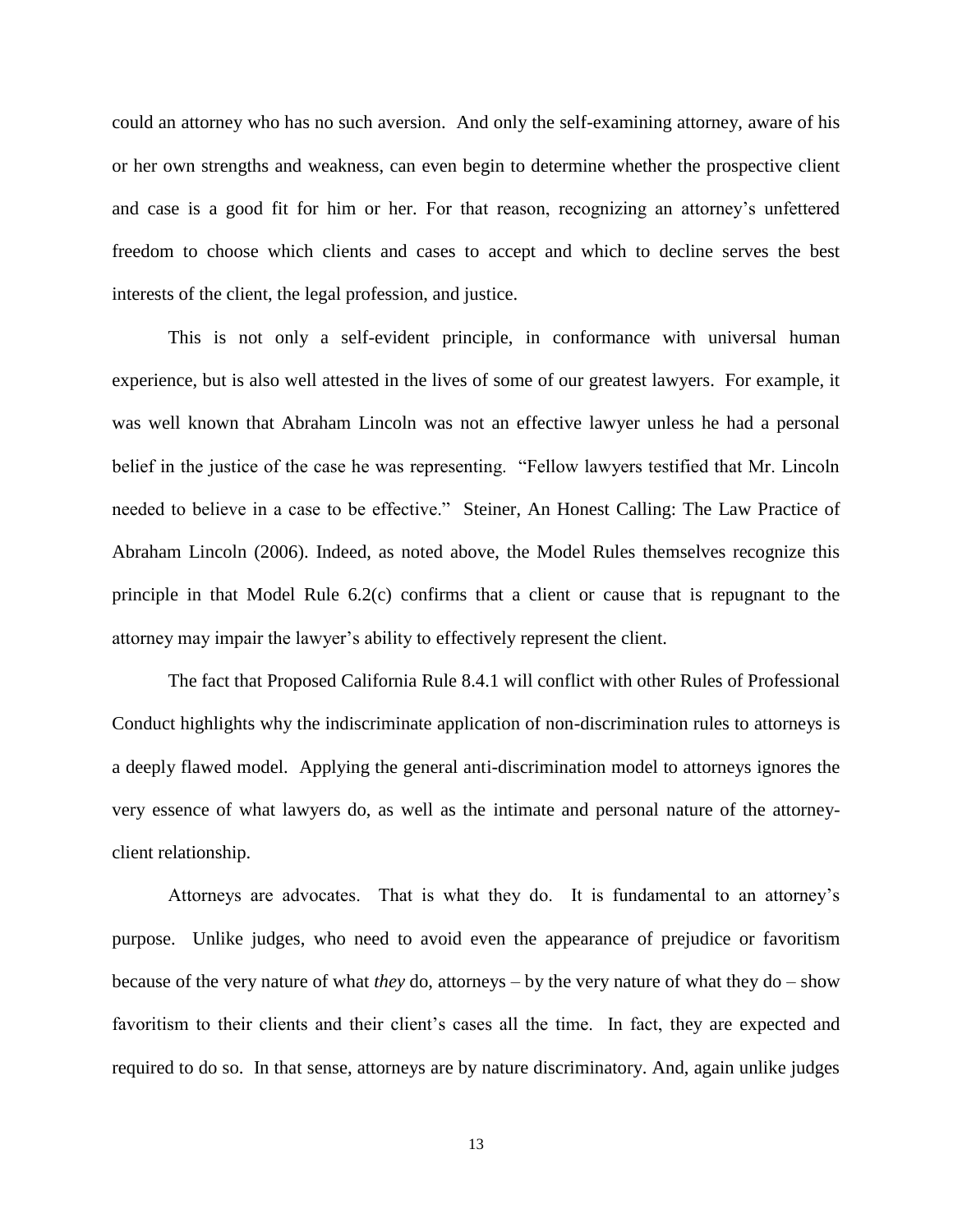who must be careful about every word they utter for fear they may compromise their appearance of objectivity and fairness, attorneys do not concern themselves with fairness in that sense, other than as a method of advocacy. By the very nature of what they do, attorneys must be free to speak freely on their client's behalf without constantly worrying whether they are going to offend someone or appear unfair. Indeed, in a sense, attorneys are always offending someone. If they have to worry about whether the offense they cause might appear to be discriminatory, it will chill attorney speech and compromise their advocacy.

Anti-discrimination laws are designed to apply primarily to merchants of goods and impersonal services – people who have only a fleeting contact with a customer as they sell them a product or provide an impersonal service, more often than not, never to see them again. But attorneys are not simply merchants. Nor are the legal services they provide impersonal. The attorney-client relationship is a fiduciary and relational one. Attorneys must be unwaveringly loyal to their clients and take no action that will compromise their clients or their clients' cases. The attorney-client relationship is intimate. Clients share their deepest and most confidential secrets with their attorneys, and attorneys are required to keep all such information confidential. And the attorney-client relationship is often a long-term relationship, not infrequently lasting months or even years. It is because of these peculiar characteristics of the attorney-client relationship that attorneys should not be treated like mere merchants. They should not be forced into attorney-client relationships that the attorney – for whatever reason, even a discriminatory one – cannot abide or does not want. To require an attorney to accept a case or client the attorney does not want is unfair to the attorney, but even more importantly, is detrimental to the client. Every client deserves an attorney who will represent them without reservation. So if there is any reason – even a discriminatory one – why the attorney cannot provide that sort of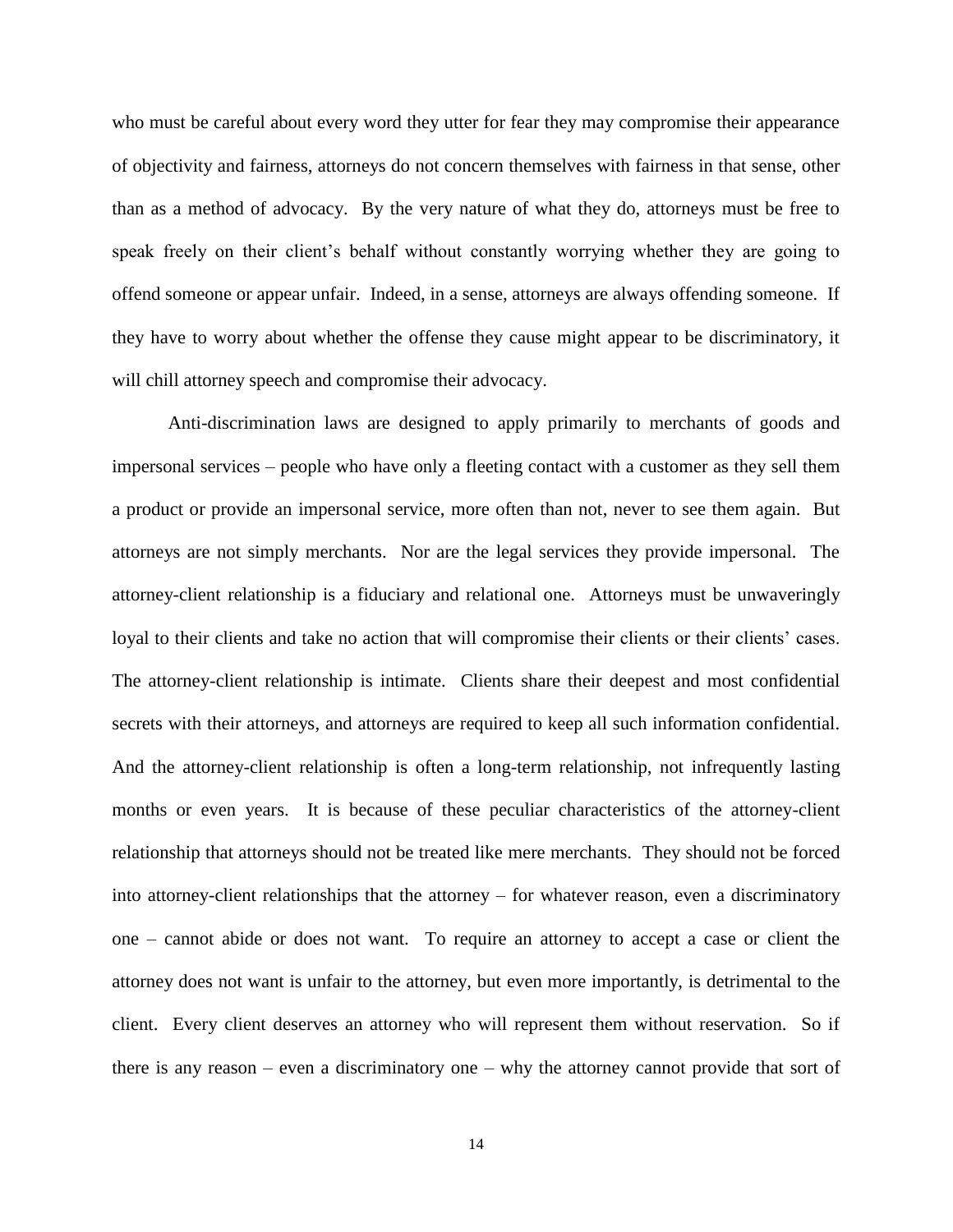undivided representation, the client deserves to know that and must be given the opportunity to seek other counsel who can provide that.

Should a gay attorney be forced to represent the Westboro Baptist Church, or be forced to represent someone he knows is adamantly opposed to the homosexual lifestyle? Should an African American attorney be forced to represent a member of the KKK? Should a Jewish lawyer be forced to represent a neo-Nazi, or be forced to represent someone he knows hates Jews and everyone else who is not an Arian? And, if so, would these attorneys in good conscience with complete integrity be able to diligently provide zealous representation to their clients? Is it fair to the client, indeed, is it in the best interest of the client in such a case, to be represented by an attorney who not only finds their lifestyle and/or beliefs repugnant, but who has agreed to represent said client only out of a concern of being disciplined by the State Bar? Would not the client be far better served by continuing his/her search for an attorney until one is found who can "zealously" represent them, rather than half-heartedly, indeed even resentfully? To pose these questions is sufficient to answer them, in the negative. And yet that is exactly what the proposed amendments would do. For these reasons, proposed Rule 8.4.1 should be rejected.

#### **B. Proposed Rule 8.4.1 Is Unconstitutional.**

As noted above, the proposed rule tramples on attorneys' rights of conscience, creates profound conflicts of interest with clients, and undermines zealous advocacy. In addition to radically departing from the historic principles of ethical conduct, these changes raise serious First Amendment issues because the new Rule would infringe upon attorneys' free speech rights.

#### **1. Proposed Rule 8.4.1 Unconstitutionally Chills and Compels Speech.**

The Supreme Court of the United States has recognized that compelled-speech violations occur when the government forces an individual or entity to "host or accommodate" another's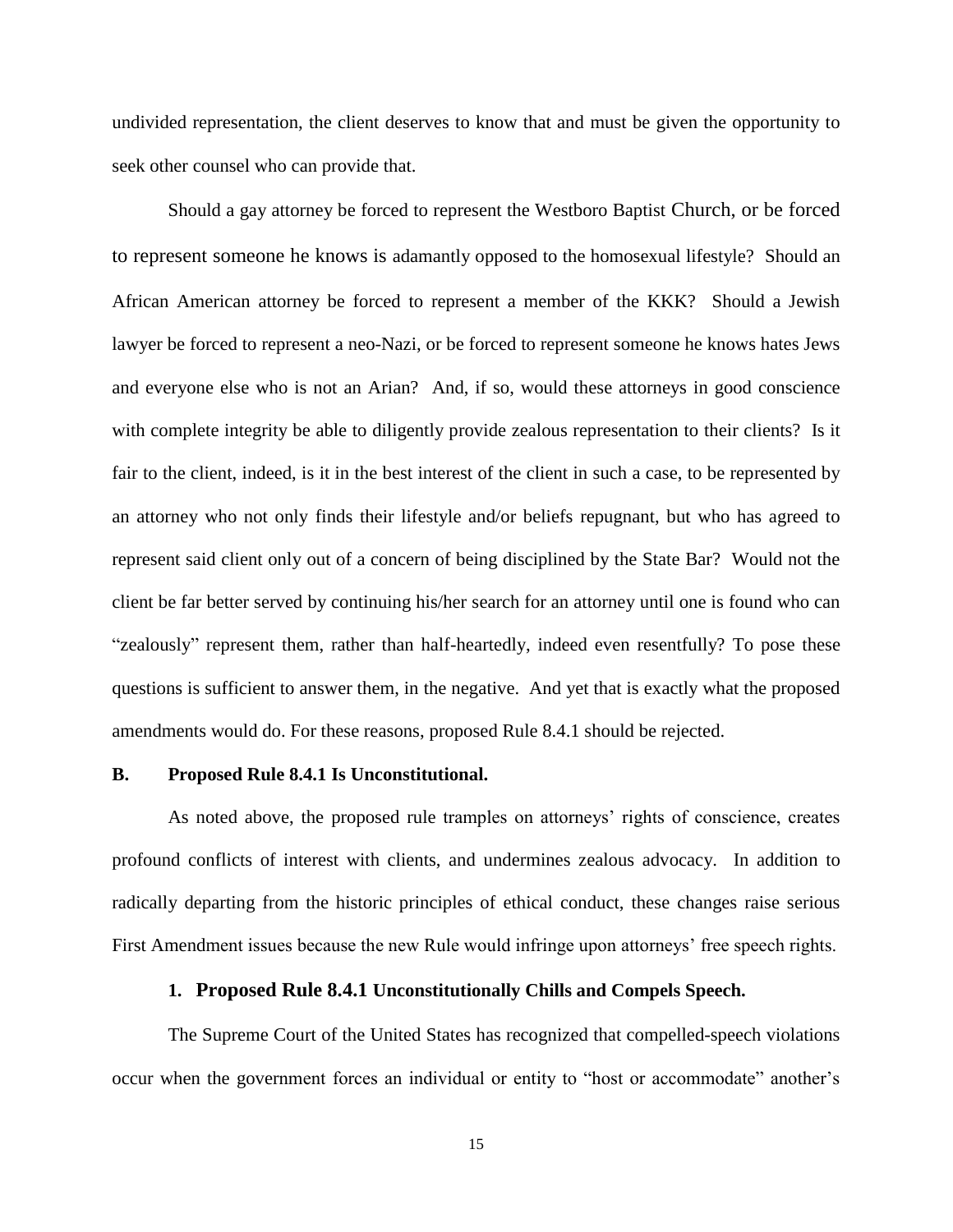expression or punishes and individual for refusing to facilitate another's speech. *Rumsfeld v. FAIR* (2006) 547 U.S. 47, 61-65. Yet, this is precisely what Proposed Rule 8.4.1 does.

Core American values will be violated if this freedom-decimating proposed rule is enacted. "[A]t the heart of the First Amendment is the notion that an individual should be free to believe as he will, and that in a free society one's beliefs should be shaped by his mind and his conscience rather than coerced by the State. And the freedom of belief is no incidental or secondary aspect of the First Amendment's protections." *Abood v. Detroit Bd. of Educ.* (1977) 431 U.S. 209, 235 (citations omitted); cf. *Ashcroft v. Free Speech Coal*. (2002) 535 U.S. 234, 253. At the heart of the First Amendment lies the principal each person should decide for himself or herself the ideas and beliefs deserving expression, consideration and adherence. Model Rule 8.4.1 violates the First Amendment by creating a regime of government compelled speech—forcing counsel to become the mouthpieces of and zealously advocate for ideas with which they may fundamentally disagree or find repugnant. This is something the rules of ethics should not be permitted to do in a free society.

This problem has drawn academic attention. For example, a recent article in the *Georgetown Journal of Legal Ethics* discusses the free speech issues raised when Comment [3] to Model Rule 8.4 is elevated into Model Rule 8.4 itself. The author – after pointing out the fact that lawyers retain free speech rights even when engaging in professional activities – concludes that there is no reason or justification to censure a lawyer's speech unless such speech, if not limited, will have a concrete prejudicial effect on the administration of justice, and that infringing on lawyers' free speech rights when the prohibited speech does not have such a prejudicial affect on the administration of justice raises serious First Amendment issues. Keiser, *Lawyers Lack Liberty: State Codifications Of Comment 3 Of Rule 8.4 Impinge On Lawyers'*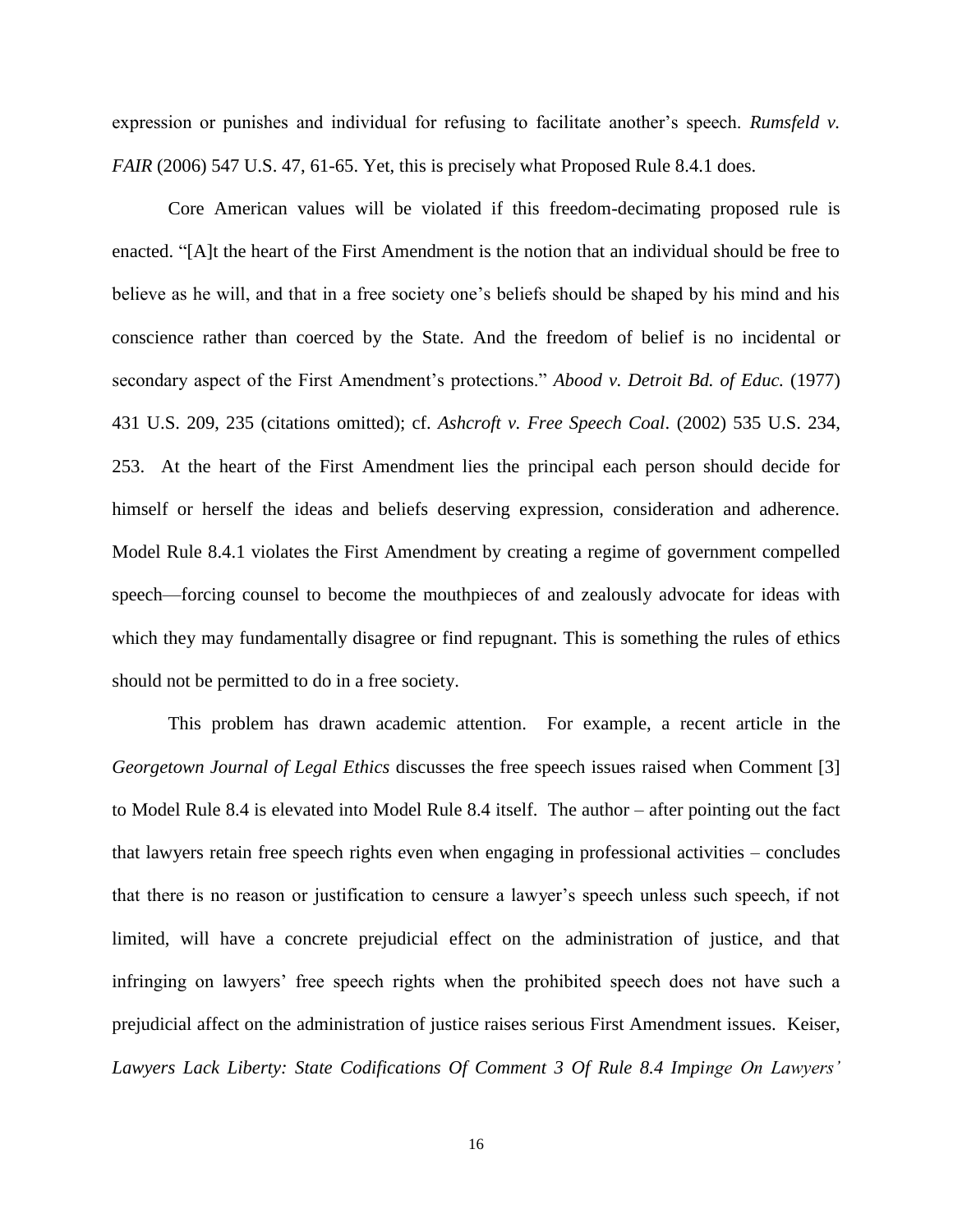*First Amendment Rights* (Summer 2015) 28 Geo. J. Legal Ethics 629. See also, Williams, *Attorney Association: Balancing Autonomy and Anti-Discrimination* (Spring 2016) 40 J. Legal Prof. 271 (Anti-discrimination Rules of Professional Conduct violate attorney free association rights).

#### **2. Proposed Rule 8.4.1 is Void for Vagueness.**

The Supreme Court of the United States has repeatedly found that a statute is void for vagueness and is unenforceable if it is too vague for the average citizen to understand what persons are regulated, what conduct is prohibited, or what punishment may be imposed. As Justice Sutherland wrote in *Connally v. General Construction Co.* (1926) 269 U.S. 385, 391:

"[T]he terms of a penal statute [...] must be sufficiently explicit to inform those who are subject to it what conduct on their part will render them liable to its penalties… and a statute which either forbids or requires the doing of an act in terms so vague that men of common intelligence must necessarily guess at its meaning and differ as to its application violates the first essential of due process of law."

The proposed Rule 8.4.1 would add 10 additional classes to the ever growing list of specially protected groups, including color, ancestry, mental disability, medical condition, genetic information, marital status, gender, gender identity, gender expression, military and veteran status, not to mention a catch all category. And specifically, Proposed Model Rule 8.4.1 includes classes of individuals that are subjectively determined and which are not objectively observable or definable. Indeed, this recent cultural process of the proliferation of identity groups has now reached the absurd point where the proliferating classes cannot even be rationally identified or objectively determined. For example, what is the difference between sex, gender, gender identity, gender expression, and sexual orientation? Further, none of these characteristics are objectively determinable. Sexual orientation is certainly not objectively observable. Indeed, if one were to assume another's sexual orientation by reference to their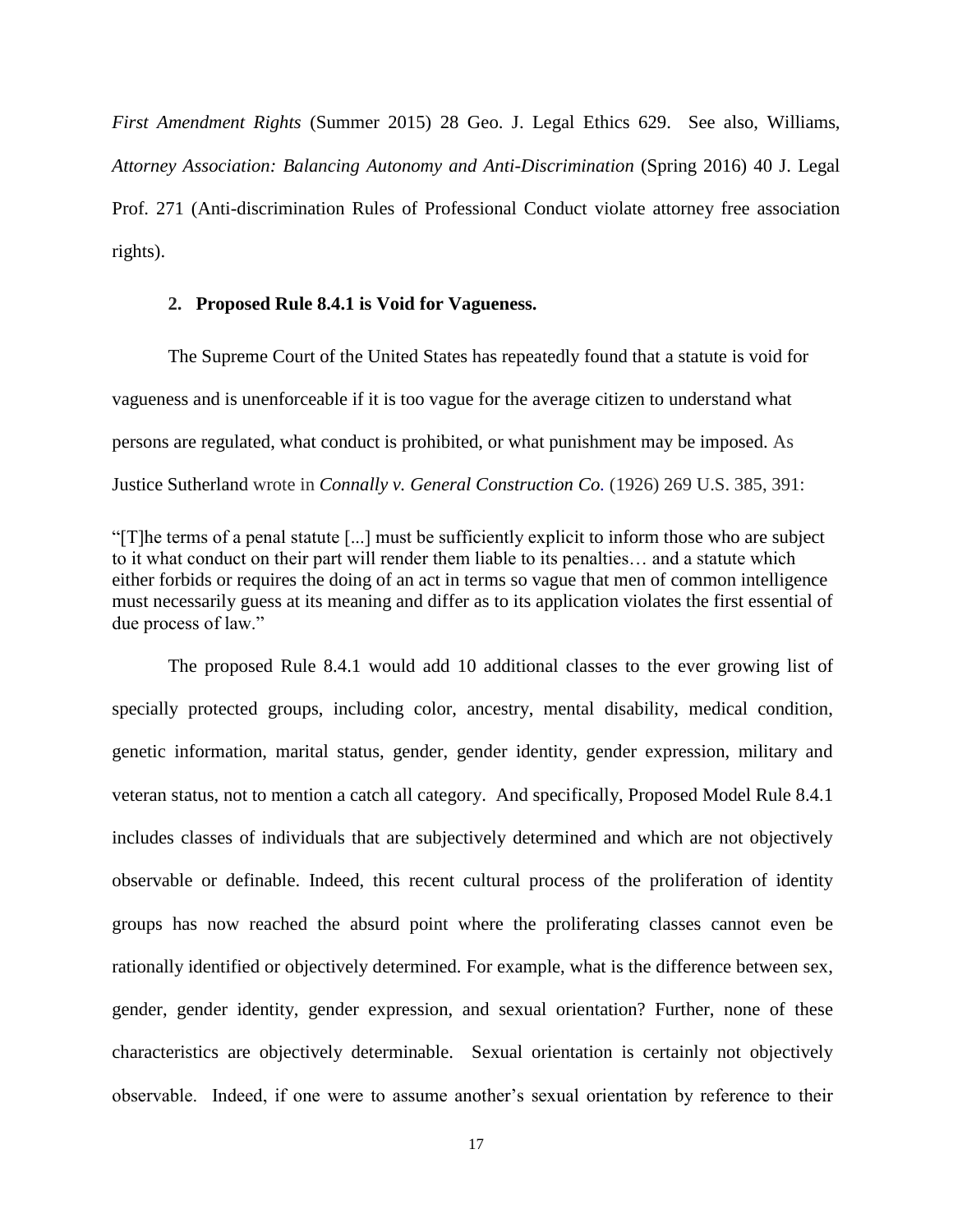public presentation and behavior one's assumption might, in and of itself, be considered discriminatory. And "gender identity" is, by definition, completely subjective, depending entirely upon a person's self-perception, which may have nothing to do with how they objectively appear to others. The concept is malleable and fluid and, as such, is subject to change. There is absolutely no requirement that someone have a temporally consistent "gender identity." In fact, proponents of gender identity protection admit that "gender identity" is not only indefinable and changeable over time but also that different "gender identities" may exist simultaneously and in different contexts. See, for example, Langley, *Self-Determination In A Gender Fundamental State: Toward Legal Liberation Of Transgender Identities* (2006) 12 Tex. J. on C.L. & C.R. 101, 104 ("*[I]ndividuals may identify as any combination of gender identity referents simultaneously or identify differently in different contexts or communities. Furthermore, two individuals may deploy the same signifier to identify themselves or their communities, but mean very different things by the descriptor they choose. And various individuals may view one person's gender differently and thus deploy different gender signifiers to refer to that individual*.")(our emphasis). The article is written by a proponent of a "right to gender self-determination" who posits "*the addition of infinite new classifications of individuals' genders within and outside of the gender categories society currently comprehends.*" (our emphasis).

Indeed, regarding gender identity, a client could show up for the initial client meeting objectively appearing, by biology and attire, to be a woman, while secretly believing she is a man—and the attorney would never know. And, because gender identity is fluid, the very same client could show up for a later deposition dressed as a man, but now secretly believing she is a woman. Furthermore, the same client could be subjectively feeling or experiencing multiple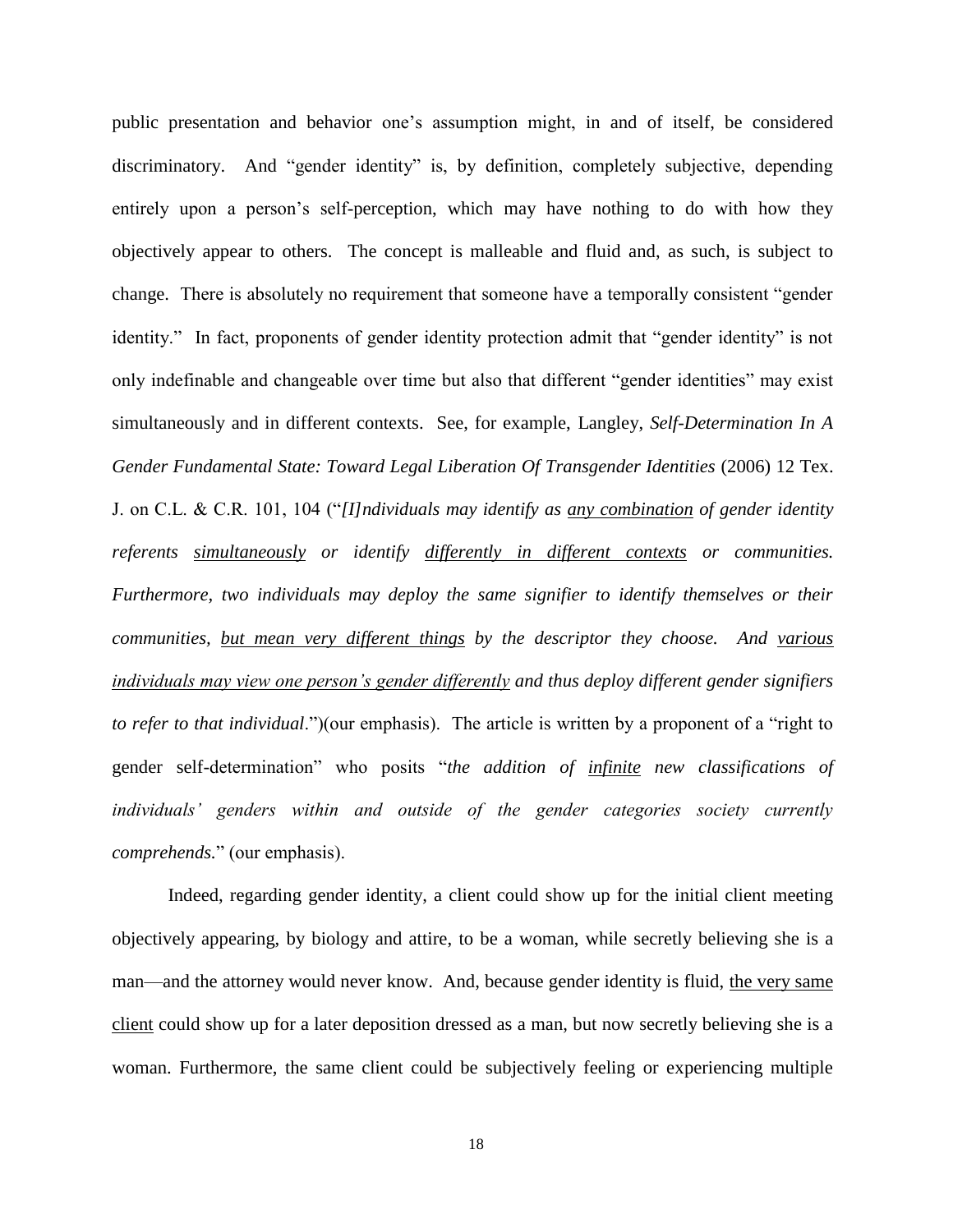gender identities simultaneously—on different days, and the attorney would never know. Yet, the attorney could be charged with "discrimination" or "harassment" merely for treating the client as the gender consistent with their objective presentation, but inconsistent with the client's secret subjective unexpressed feelings. This is absurd, and puts the attorney in a no-win situation.

Consequently, under the proposed Rule 8.4.1, attorneys are being directed to refrain from "harassing" or "discriminating," whatever those terms mean, against classes that no one can even objectively define, let alone objectively perceive or rely upon as having any objectively consistent existence. Any rule which subjects attorneys to discipline because they have purportedly "harassed" or "discriminated" against objectively undefinable individuals with subjectively defined characteristics, characteristics, which by their very nature are often concealed and undetectable, is fundamentally unreasonable and unenforceable and must be rejected as void because of its inherent and pervasive vagueness.

The broad nature of the prohibition being considered is illustrated in Comment [2] of the proposed Rule 8.4.1, which provides: "A lawyer does not violate paragraph (a) by referring to any particular status or group when the reference is relevant to factual or legal issues or arguments in the representation." The implication, of course, is that if the reference to a particular status or group when the reference is not relevant to factual or legal issues or arguments *does* violate the Rule. So, the mere irrelevant reference to a protected status or group *will* subject attorneys to discipline. This confusing carve out spotlights the unworkability of Rule 8.4.1., demonstrating its inherent vagueness and overbreadth.

Indeed, it is telling that the proposed Rule finds it necessary to state – in Comment  $[2]$  – that "This Rule does not apply to conduct protected by the First Amendment to the United States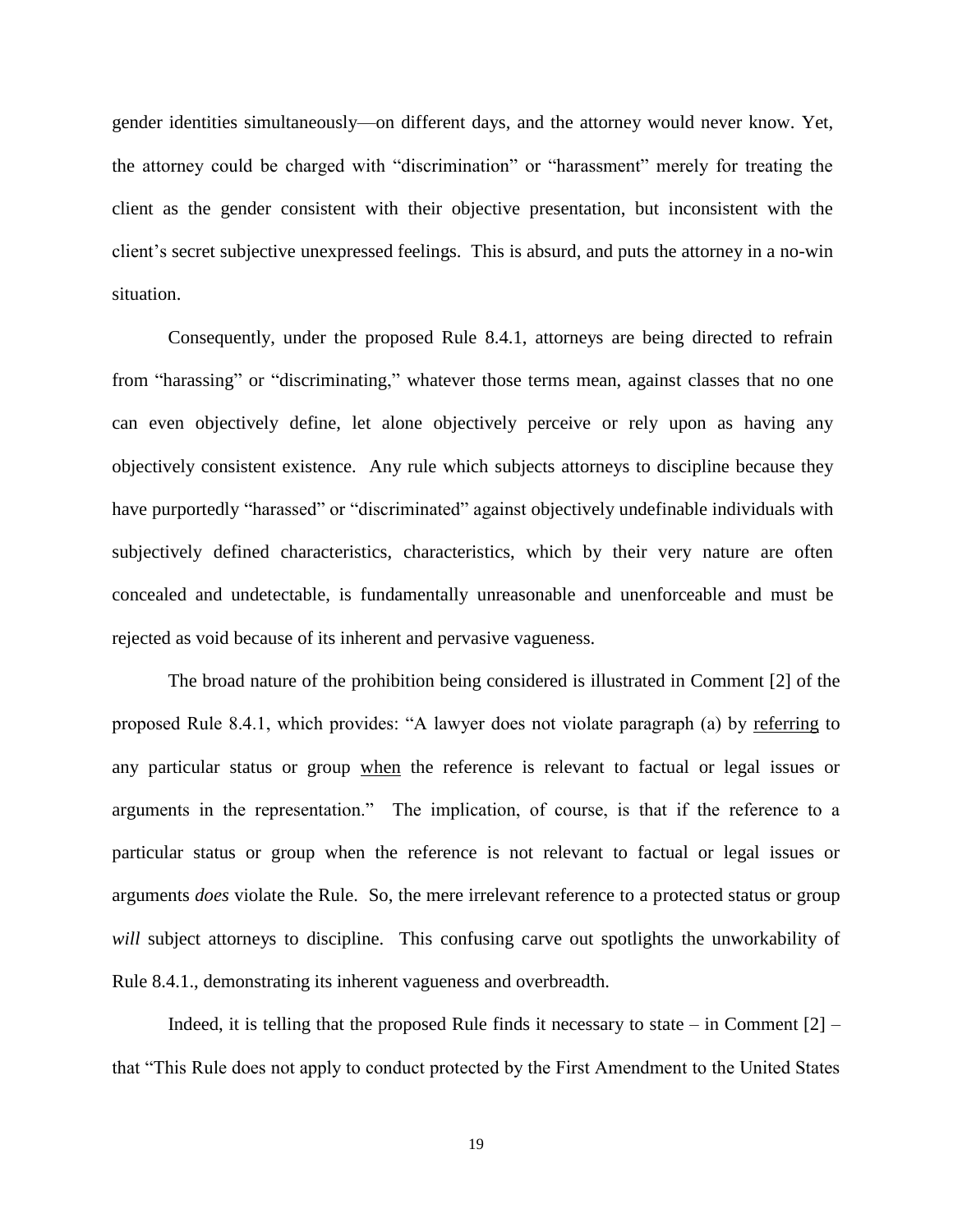Constitution or by Article I, § 2 of the California Constitution." If the proposed Rule does not threaten attorneys' First Amendment rights, why does the Rule have to have such a disclaimer? The disclaimer is an admission that the proposed Rule *will* violate such rights. The proposed Rule will have the negative impact on the attorney of both chilling free speech – speech that may be misunderstood as discriminatory – and coercing free speech by forcing the attorney to involuntarily advocate on behalf of a client whose case may be morally objectionable because of the attorney's religious, philosophical, political, or public-policy beliefs. Due to the fact that proposed Rule 8.4.1 both chills and compels lawyers' speech, and because the rule is unconstitutionally vague, it is subject to constitutional challenge. For these reasons, proposed Rule 8.4.1 should be rejected.

## **C. Proposed Rule 8.4.1 Would Sever The Rules From Legitimate Interests Of The Legal Profession and Significantly Undermine These Interests.**

The legal profession has a legitimate interest in proscribing attorney conduct that  $-$  if not proscribed – would either adversely affect an attorney's fitness to practice law or that would prejudice the administration of justice. Proposed Rule 8.4 (*Misconduct)* recognizes this principle by prohibiting attorneys from engaging in six types of conduct, all of which might either adversely impact an attorney's fitness to practice law or would prejudice the administration of justice. Those types of conduct are:

- (1) Violating the Rules of Professional Conduct;
- (2) Committing criminal acts that reflect adversely on the lawyer's honesty, trustworthiness or fitness as a lawyer in other respects;
- (3) Engaging in conduct involving dishonesty, fraud, deceit or intentional misrepresentation;
- (4) Engaging in conduct that is prejudicial to the administration of justice;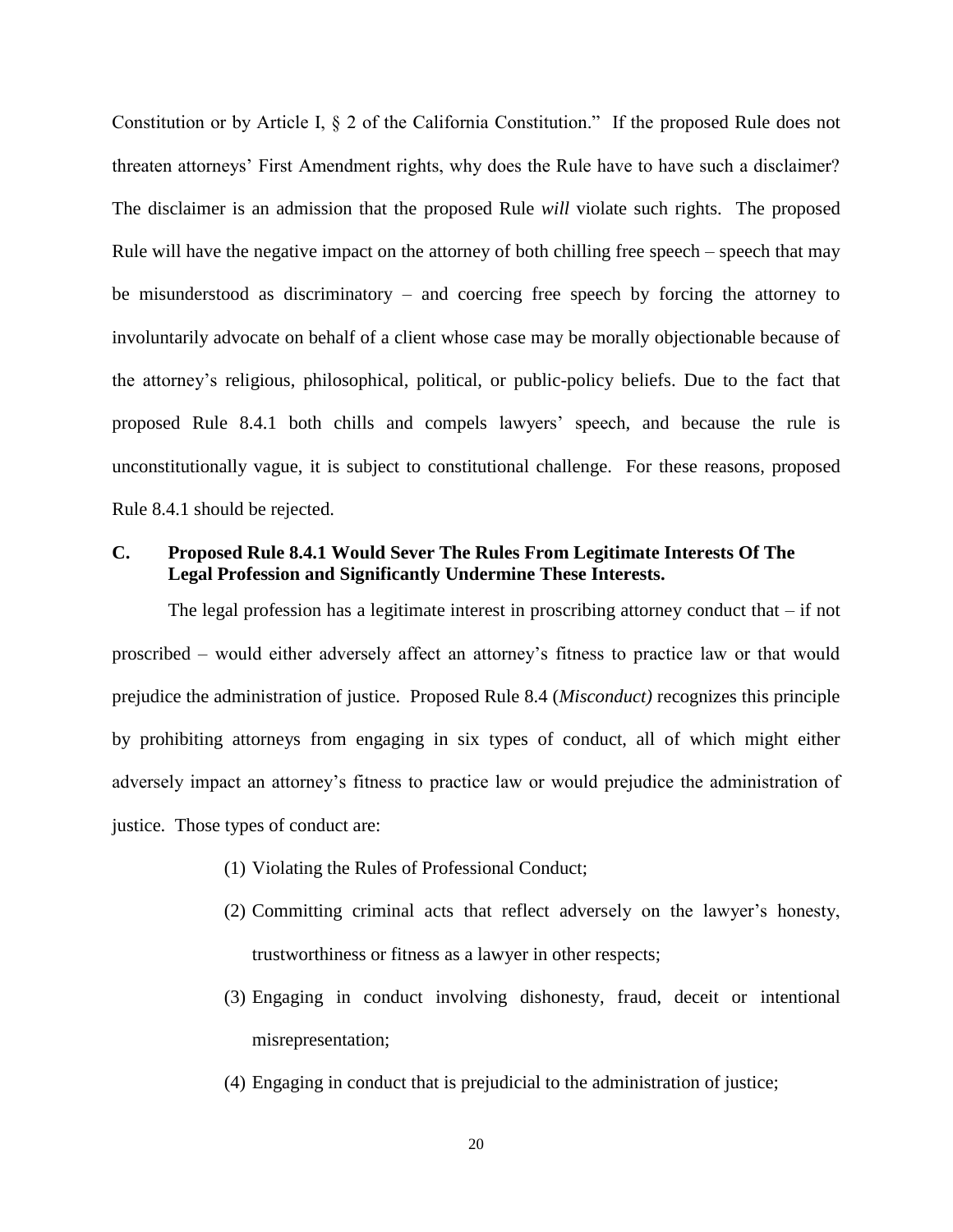- (5) Stating or implying an ability to influence improperly a government agency or official or to achieve results by means that violate the Rules of Professional Conduct or other law; and
- (6) Knowingly assisting a judge or judicial officer in conduct that is a violation of applicable rules of judicial conduct or other law.

It is worth noting that Rule 8.4(b) does not even conclude that all *criminal* conduct is a violation of the Rules of Professional Conduct. Instead, the Rule proscribes only criminal conduct "*that reflects adversely on the lawyer's honesty, trustworthiness or fitness as a lawyer in other respects*." As the proposed Comment [2] to the proposed Rule 8.4 explains: "*A lawyer may be disciplined under paragraph (b) for a criminal act that reflects adversely on fitness to practice law, such as offenses involving fraud and the offense of willful failure to file an income tax return. However, some offenses carry no such implication. Although a lawyer is personally answerable to the entire criminal law, a lawyer should be professionally answerable only for offenses that indicate lack of those characteristics relevant to law practice. Offenses involving violence, dishonesty, breach of trust, or serious interference with the administration of justice are in that category*" (our emphasis).

The fourth type of proscribed conduct is conduct that would prove prejudicial to the administration of justice. Historically, conduct falling within the parameters of this proscription have been limited to misconduct that would seriously interfere with the proper and efficient functioning of the judicial system. For example, the Supreme Court of Oregon analyzed this provision and determined that prejudice to the administration of justice referred to actual harm or injury to judicial proceedings. See, for example, *In re Kluge* (2003) 335 Ore. 326, which held that to establish a violation of this Rule it must be shown that the accused lawyer's conduct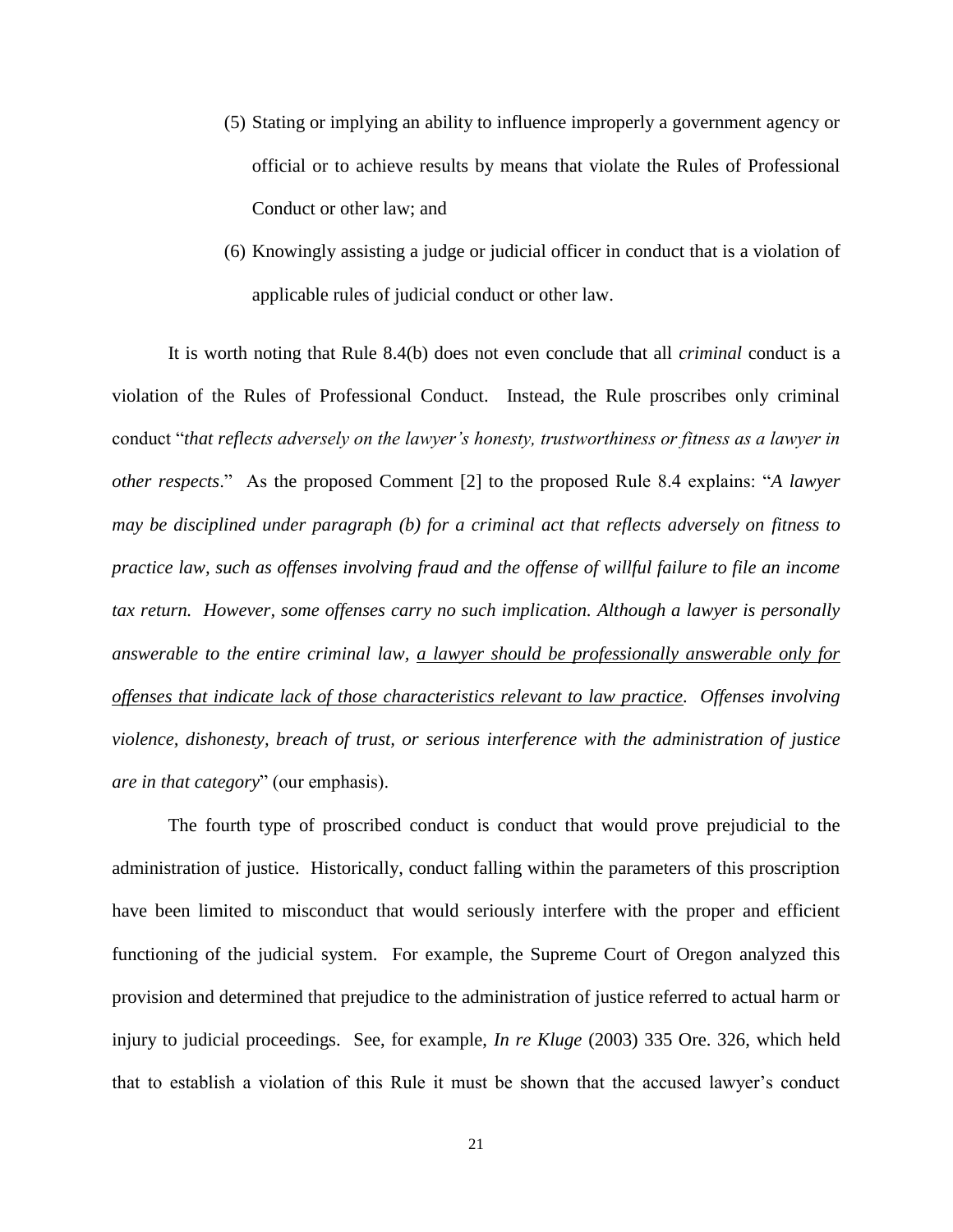occurred during the course of a judicial proceeding or a proceeding with the trappings of a judicial proceeding. And in *In re Complaint of Haws* (1990) 310 Ore. 741, 746, the court noted that the Rule encompasses attorney conduct such as failing to appear at trial; failing to appear at depositions; interfering with the orderly processing of court business, such as by bullying and threatening court personnel; filing appeals without client consent; repeated appearances in court while intoxicated; and permitting a non-lawyer to use a lawyer's name on pleadings. See also, *Iowa Supreme Court Attorney Disciplinary Board v. Wright* (Iowa 2008) 758 N.W.2d 227, 230 (Generally, acts that have been deemed prejudicial to the administration of justice have hampered the efficient and proper operation of the courts or of ancillary systems upon which the courts rely); *Rogers v. The Mississippi Bar* (Miss. 1999) 731 So.2d 1158, 1170 (For the most part this rule has been applied to those situations where an attorney's conduct has a prejudicial effect on a judicial proceeding or a matter directly related to a judicial proceeding); *In re Hopkins* (D.C.Ct.App. 1996) 677 A.2d 55, 60-61 (In order to be prejudicial to the administration of justice, an attorney's conduct must (a) be improper, (b) bear directly upon the judicial process with respect to an identifiable case or tribunal, and (c) must taint the judicial process in more than a *de minimus* way, that is, at least potentially impact upon the process to a serious and adverse degree); and *In re Karavidas* (Ill. 2013) 999 N.E.2d 296, 315 (In order for an attorney to be found guilty of having prejudiced the administration of justice, clear and convincing proof of actual prejudice to the administration of justice must be presented). Therefore, this provision, too, is directed at attorney conduct that exposes the judicial process itself to serious harm.

In short, proposed Rule 8.4 is solely concerned – as it should be – with attorney conduct that might adversely affect an attorney's fitness to practice law or that seriously interferes with the proper and efficient operation of the judicial system.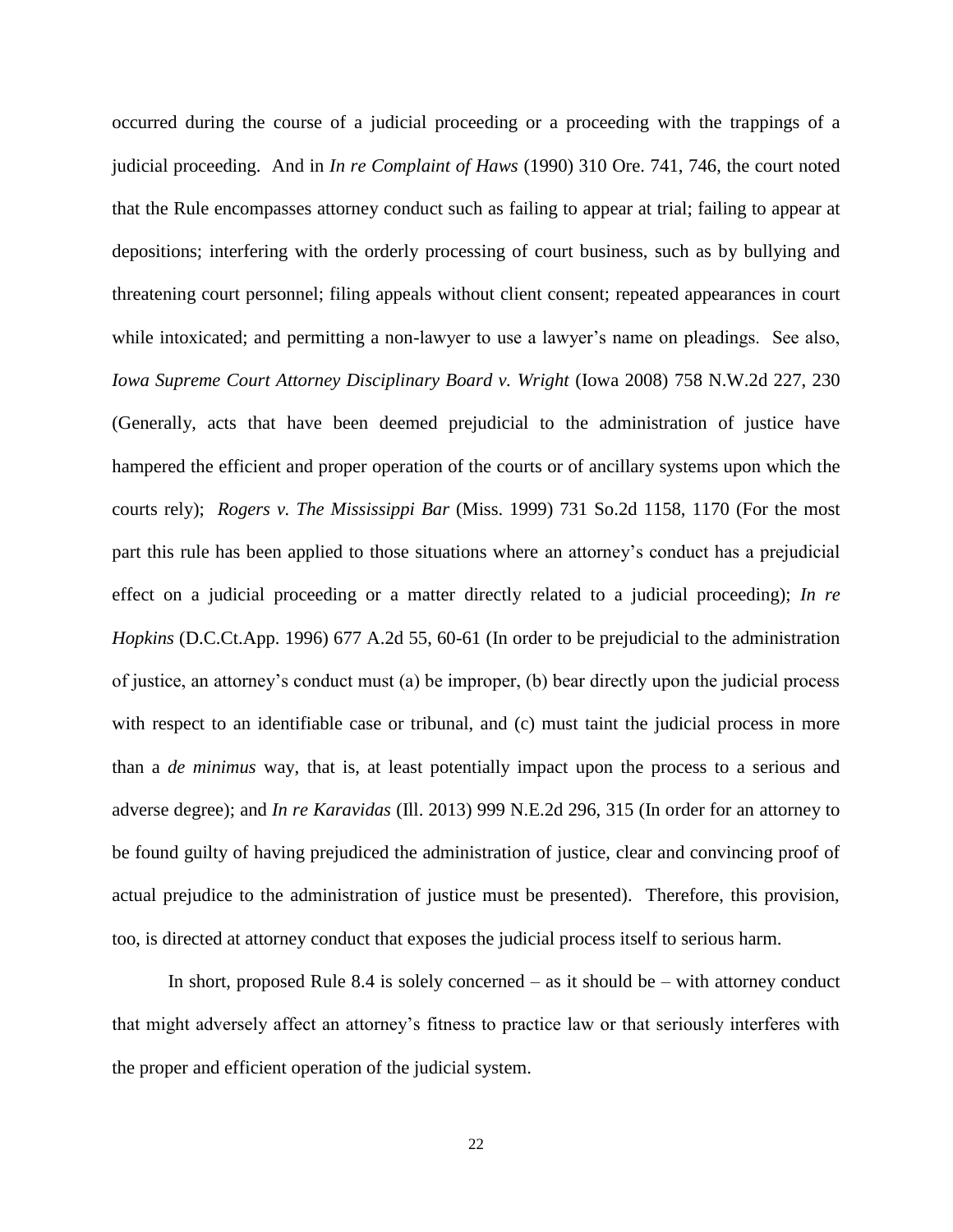Proposed Rule 8.4.1, however, would take Rule 8.4 in a completely new and different direction because the new Rule would subject attorneys to discipline for engaging in conduct that may neither adversely affect the attorney's fitness to practice law nor seriously interfere with the proper and efficient operation of the judicial system. Indeed, because the proposed new Rule 8.4.1 would not require *any* showing that the proscribed conduct prejudiced the administration of justice or that such conduct adversely affected the offending attorney's fitness to practice law, the Rule will constitute a free-floating non-discrimination provision – the only restriction on which will be that the conduct be "unlawful". One that essentially punishes attorneys, in a nakedly Orwellian fashion, for "thought crimes," because the Bar has, not for any legitimate reason having to do with the efficient operation of the legal profession, very recently determined to enforce a new regime of political correctness, pressuring attorneys to either conceal or abandon their deeply held religious, philosophical, political, or public-policy beliefs.

Indeed, the very opposite is true. As pointed out above, Proposed Rule 8.4.1 will directly and negatively coerce multiple violations of Rule 8.4 and of other foundational ethical rules, by pressuring the attorney to dishonestly conceal from and deceive the client regarding his or her personal conflicts of interest, thereby diminishing counsel's diligence and zeal which directly harms an attorney's fitness to practice law, resulting in prejudicing the overall effectiveness of representation and the administration of justice. This is accomplished by forcing upon the legal profession profound and destructive violations of attorneys' freedom of thought, speech, and action, while simultaneously inducing conflicts of interest between the client's goals and the attorney's deeply held religious, philosophical, political, or public-policy beliefs – conflicts which will undermine the attorney's diligence and zealous advocacy. Perhaps a greater harm to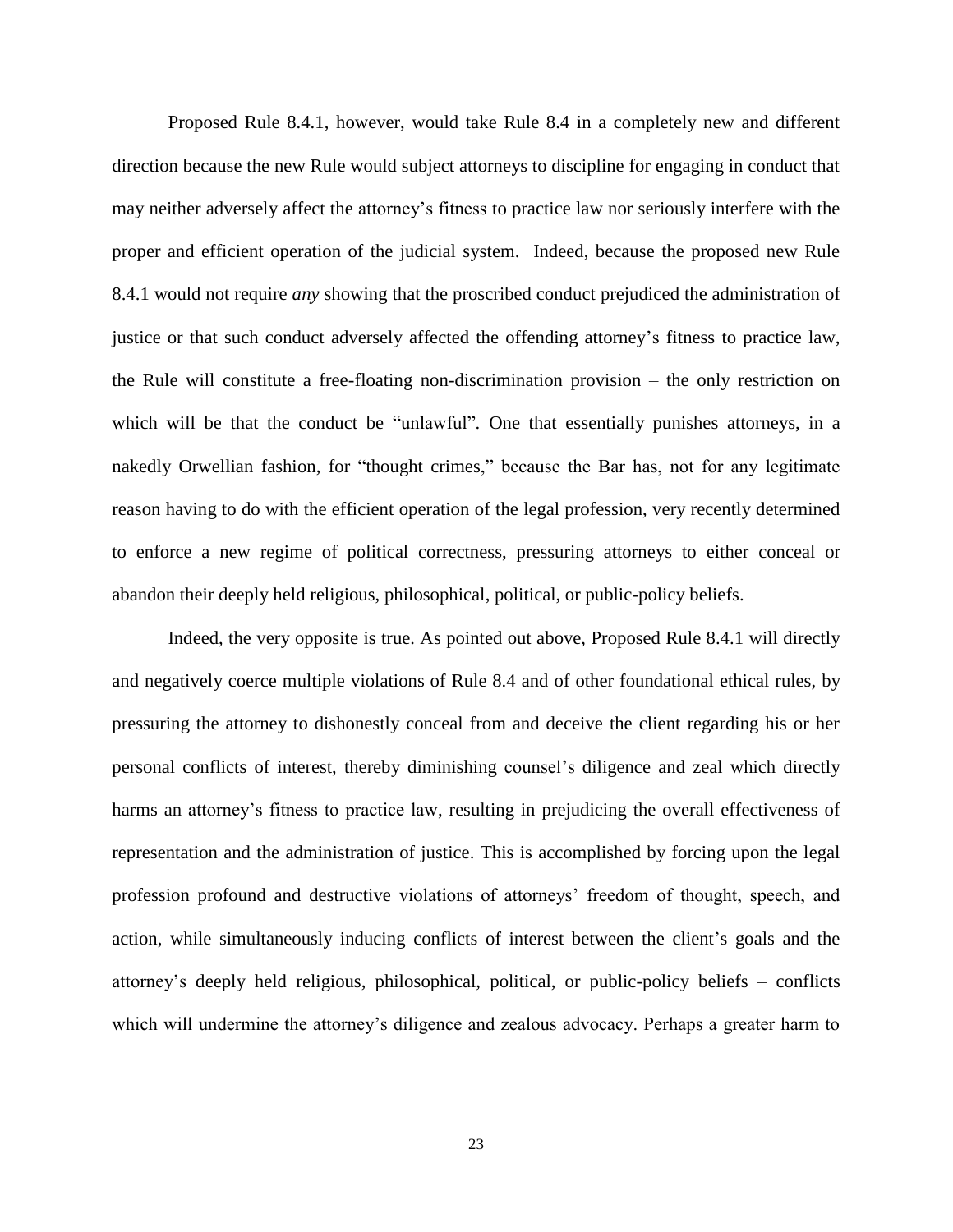attorneys and the legal profession cannot be imagined.<sup>2</sup>

Such a dramatic departure from the historic *regulation* of attorney conduct towards *coercion* of attorney consciences and conduct should not be taken lightly. It would represent a precedent-setting intrusion on attorneys' freedom of thought/conscience, professional autonomy, freedom of speech, and freedom of association. This new regime of political correctness will certainly undermine the efficient administration of justice, will destroy the careers of scores of attorneys, and will work to the great detriment of clients. Because proposed Rule 8.4.1 constitutes an extreme and dangerous departure from the principles and purposes historically underlying the Rules and the legitimate interests of professional regulation, it should be rejected.

## **D. A Competent Tribunal Should First Determine That the Alleged Discrimination Or Harassment Was Unlawful Before The State Bar Discipline Mechanism's Engages**

Although both versions of proposed Rule 8.4.1 are objectionable, problematic, and should be rejected as discussed above, Alternative 1 is much more so than Alternative 2. This is because Alternative 1 departs radically from the Current Rule 2-400 of the California Rules of Professional Conduct Rule by eliminating the requirement that, in order for disciplinary action to be taken against an attorney on account of alleged unlawful discrimination, a tribunal of competent jurisdiction, other than a disciplinary tribunal, must have first adjudicated a complaint of alleged discrimination and found that unlawful conduct occurred. Alternative 2 of proposed Rule 8.4.1 retains this requirement. The requirement that a non-disciplinary tribunal first find that unlawful conduct has occurred before disciplinary action can be taken serves two salutary

 $\overline{a}$ 

<sup>&</sup>lt;sup>2</sup> Strikingly, if the proposed new Rule 8.4.1 is adopted, an attorney could actually engage in *criminal* conduct without violating the Rules (see, for example, *Formal Opinion Number 124 (Revised) – A Lawyer's Use of Marijuana* (October 19, 2015)(a lawyer's use of marijuana, which would constitute a federal crime, does not necessarily violate Colo.R.P.C. 8.4(b))), but could be disciplined for unlawful, but pragmatically necessary, harassment or discrimination.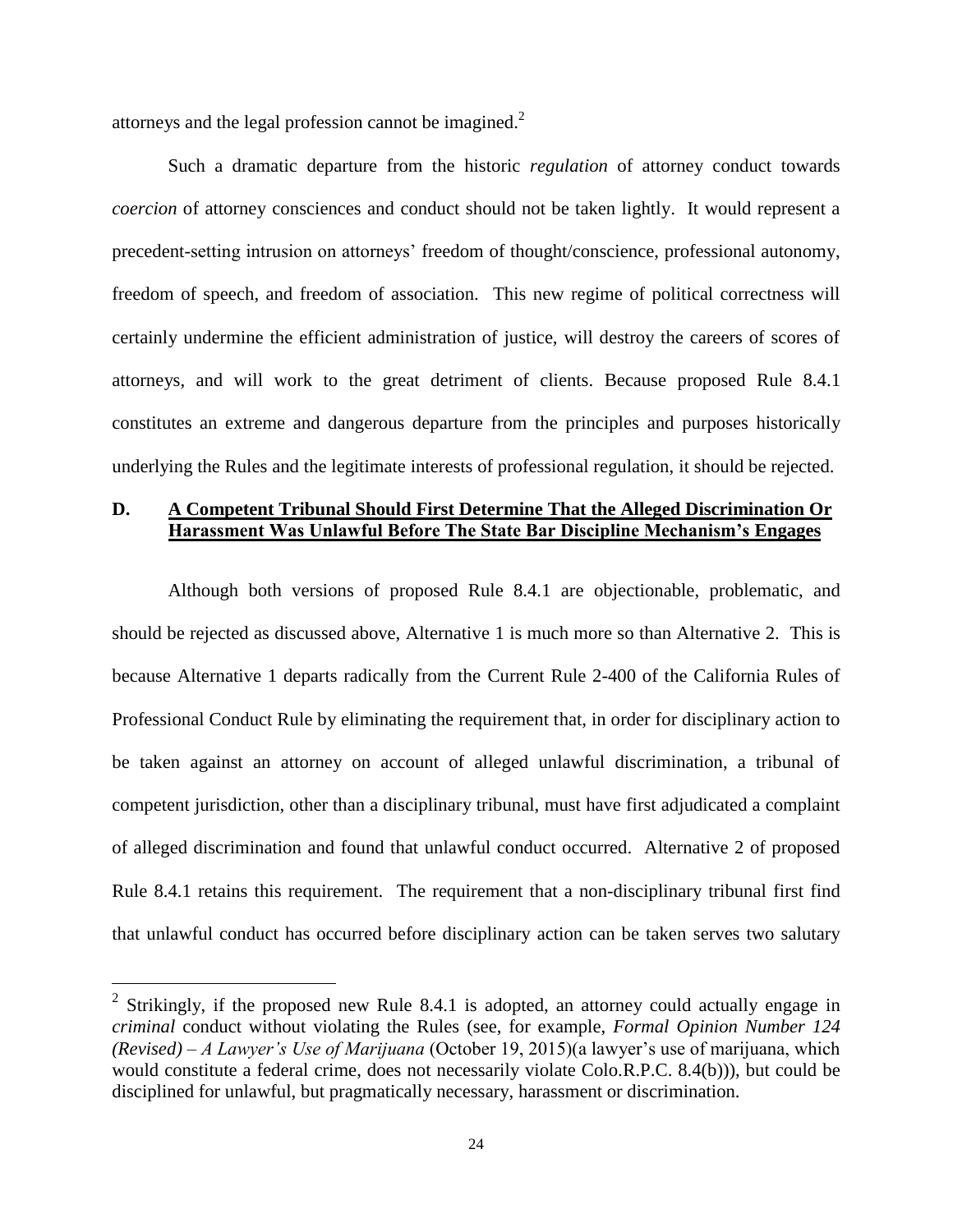purposes.

First, it insures that – in accordance with the Rule's language – only "unlawful" discrimination is, in fact, disciplined. Unless a judicial tribunal – after a full and fair hearing in which the defendant is provided all the procedural and evidentiary safeguards to which a defendant is entitled – determines that the defendant has, in fact and law, engaged in not just discrimination but "unlawful" discrimination, then the Rule is not violated and the attorney should not be punished. A disciplinary tribunal, however, is not competent to determine whether "unlawful" discrimination has occurred, and for that reason should be required to wait until a judicial tribunal, competent to do so, does so.

Second, this requirement will avoid inconsistent findings and unfounded disciplinary actions. Should a disciplinary tribunal determine that a lawyer has engaged in unlawful discrimination and, upon that basis, disciplines the attorney, after which a non-disciplinary tribunal finds the attorney did not unlawfully discriminate, the attorney will have suffered unwarranted professional discipline for conduct that did not violate the Rule.

In addition, Alternative 1 of proposed Rule 8.4.1 converts the State Bar into a policing agent of the state. Section (e) of Alternative 1 provides that, upon issuing a mere notice of a disciplinary charge under Rule 8.4.1, the State Bar must provide a copy of the charge to various state and federal enforcement agencies for possible prosecution. That is an inappropriate role of the State Bar. Alternative 2 of proposed Rule 8.4.1 avoids this inappropriate expansion of State Bar power.

#### **E. Conclusion**

It is not surprising that the ABA Model Rules of Professional Conduct do not have an analog to Rule 2-400 or proposed Rule 8.4.1. Based on the foregoing, we submit that

25